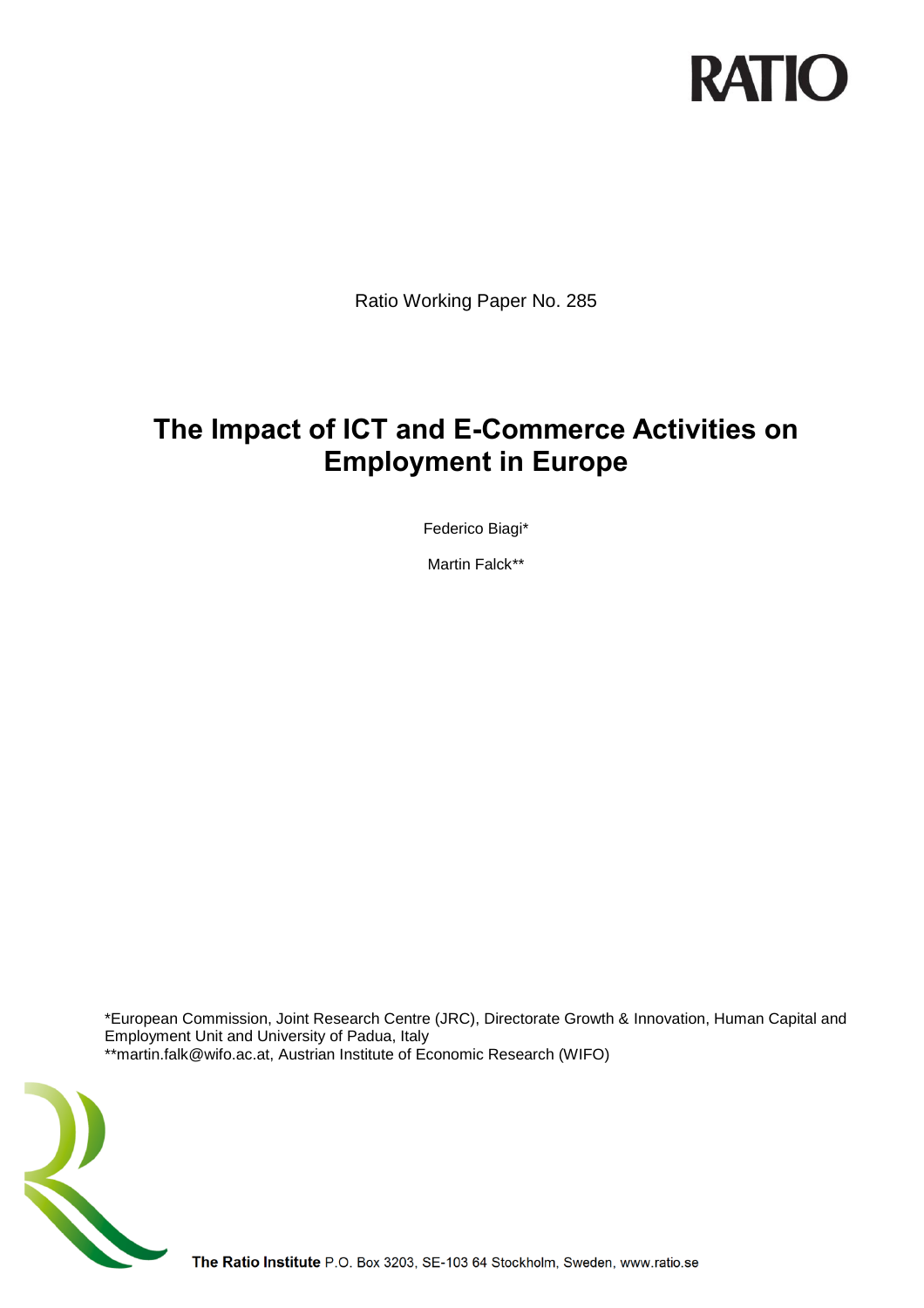# **The Impact of ICT and E-Commerce Activities on Employment in Europe**

# **Federico Biagi**

European Commission, Joint Research Centre (JRC), Directorate Growth & Innovation, Human Capital and Employment Unit and University of Padua, Italy

# **Martin Falk**\*

# Austrian Institute of Economic Research (WIFO)

### **Abstract**

This study presents new empirical evidence regarding the impact of ICT/e-commerce activities on labour demand. The data is based on new and unique data for 10 European countries for the period 2002-2010. A key feature of the empirical analysis is the use of several types of advanced ICT activities, such as enterprise resource planning (ERP) systems, mobile internet access, and e-commerce practices. The main result of the study is that the increase in ICT/e-commerce activities over time has not led to a decline in jobs. This holds true for both manufacturing and service industries, as well as for SMEs and large firms. For ERP systems and websites, there is some evidence of positive effects. These findings do not support the hypothesis that ICT utilization is leading to labour substitution overall. In fact, ICT activities appear to be rather neutral to employment. The results are robust not only to the model specification, but also the estimation method applied.

Keywords: labour demand, information and communication technologies, e-commerce activities.

JEL, O33, J23.

\*Address: Martin Falk, Austrian Institute of Economic Research (WIFO), Arsenal Objekt 20, A-1030 Vienna, Austria, email: martin.falk@wifo.ac.at. The views expressed are purely those of the author and may not in any circumstances be regarded as stating an official position of the European Commission. The dataset for this study was made available through the collaboration with the ESSLAIT project (Eurostat Grant Agreement number 50721.2013.001-2013.082).The second author would like to thank the Austrian National Bank (Jubiläumsfond Grant number 16524) for financial support. A slightly different version is accepted for publication in: *Journal of Policy Modeling*.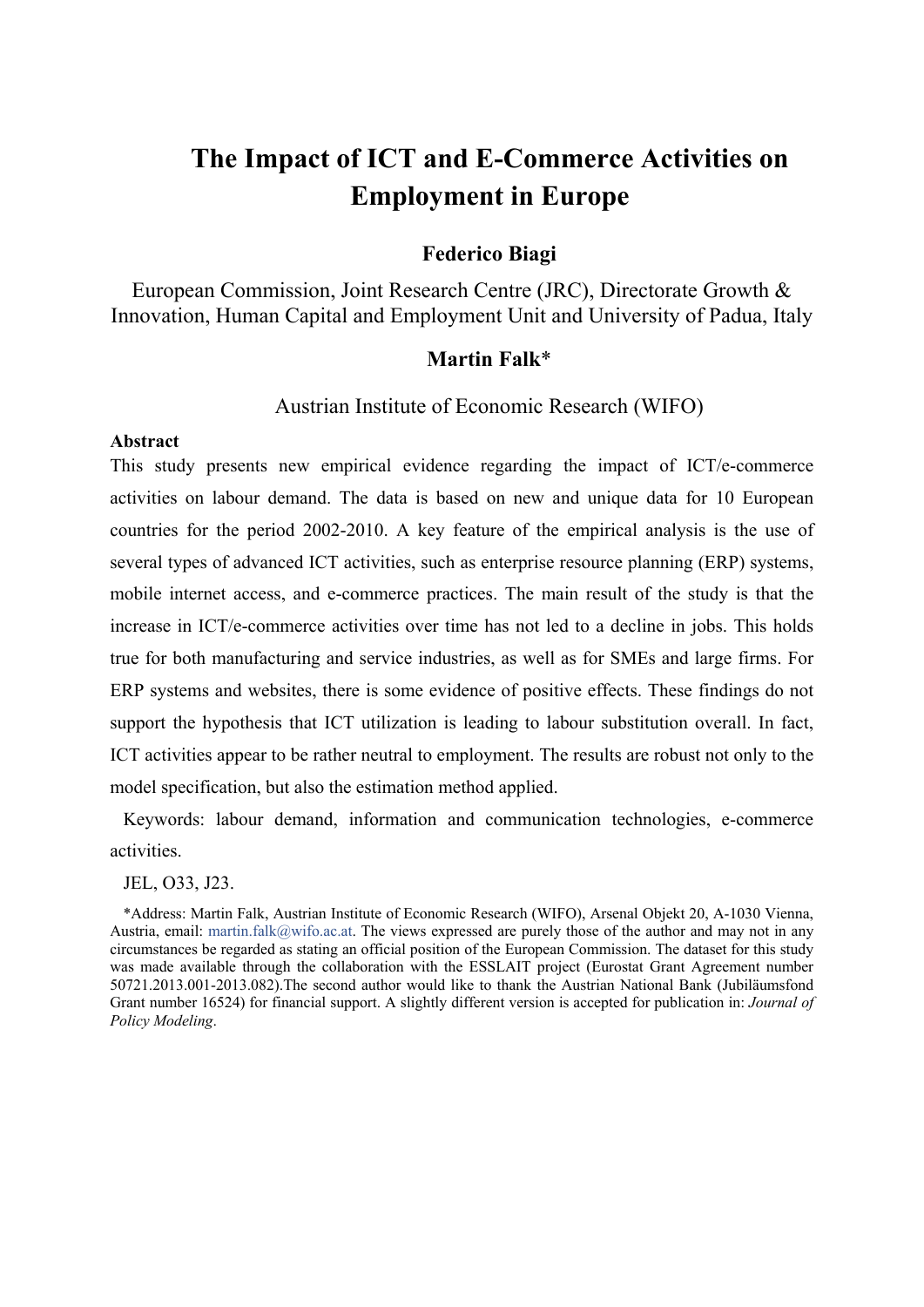## **1. Introduction**

While the debate on the employment effects of technological change is almost as old as the study of economics itself, it has taken on an "ICT flavour" in the last 20 years. In particular, economists began in the early 1990s to explore the "skill-biased technological change" hypothesis (see Berman, Bound and Machin, 1998). They then moved on to the "polarizing" effects of ICT, recognizing that the latter influences the demand for labour through its impact on tasks and job composition (see Autor, 2013). More recently, the issue of the impacts of ICT on total employment have become a major source of debate among both academics and policy makers. The study by Frey and Osborne (2013) find that the ICT revolution is putting about 47% of current US jobs at risk due to the ability of machines to substitute humans in routine tasks. Applying Osborne and Frey's methodology to the EU, Bruegel (2014) finds that the share of jobs at risk of substitution is even higher in Europe (Bowles, 2014). On the other hand, Brynjolfsson and McAfee argue forcefully in two recent books (2012, 2014) that the ICT revolution is having profound impacts on the labour market and we (humans) are currently experiencing a race against the (ICT-driven) machine – one we could possibly lose.

1

Inspired by these recent contributions and the ubiquitous presence of ICT in the workplace, this paper attempts to verify whether there is evidence of firms' (increased) use of ICT applications leading to lower employment. Estimating the impact of ICT on labour demand is not an easy task. While previous studies typically use variables such as ICT capital and ICT investments (which actually capture **ICT infrastructures**), it has become clear in recent years that such variables – though interesting in the context of macro models – can hardly capture the variety and richness of ICT applications that have emerged in the last 10-15 years. Research has hence moved towards studying the impacts of more complex and sophisticated forms of ICT and internet applications, which can be interpreted as measures of **ICT usage**. In particular, the focus has shifted to complex ICT applications (including in e-commerce) that govern relationships with customers, distributors, and more generally, elements within firms' ecosystems (such as ERP systems).

One problem with this line of research is that reliable data on firms' ICT application usage is very difficult to find. In fact, there exist only a scant number of studies that examine the relationship between ICT usage and employment (or employment growth). Based on aggregate data for 27 EU countries, Evangelista, Guerrieri, and Meliciani (2014) find that digitalization is associated with an increase in manufacturing employment, while Koellinger (2008) analyzes data for some 7,000 European firms in determining that the use of e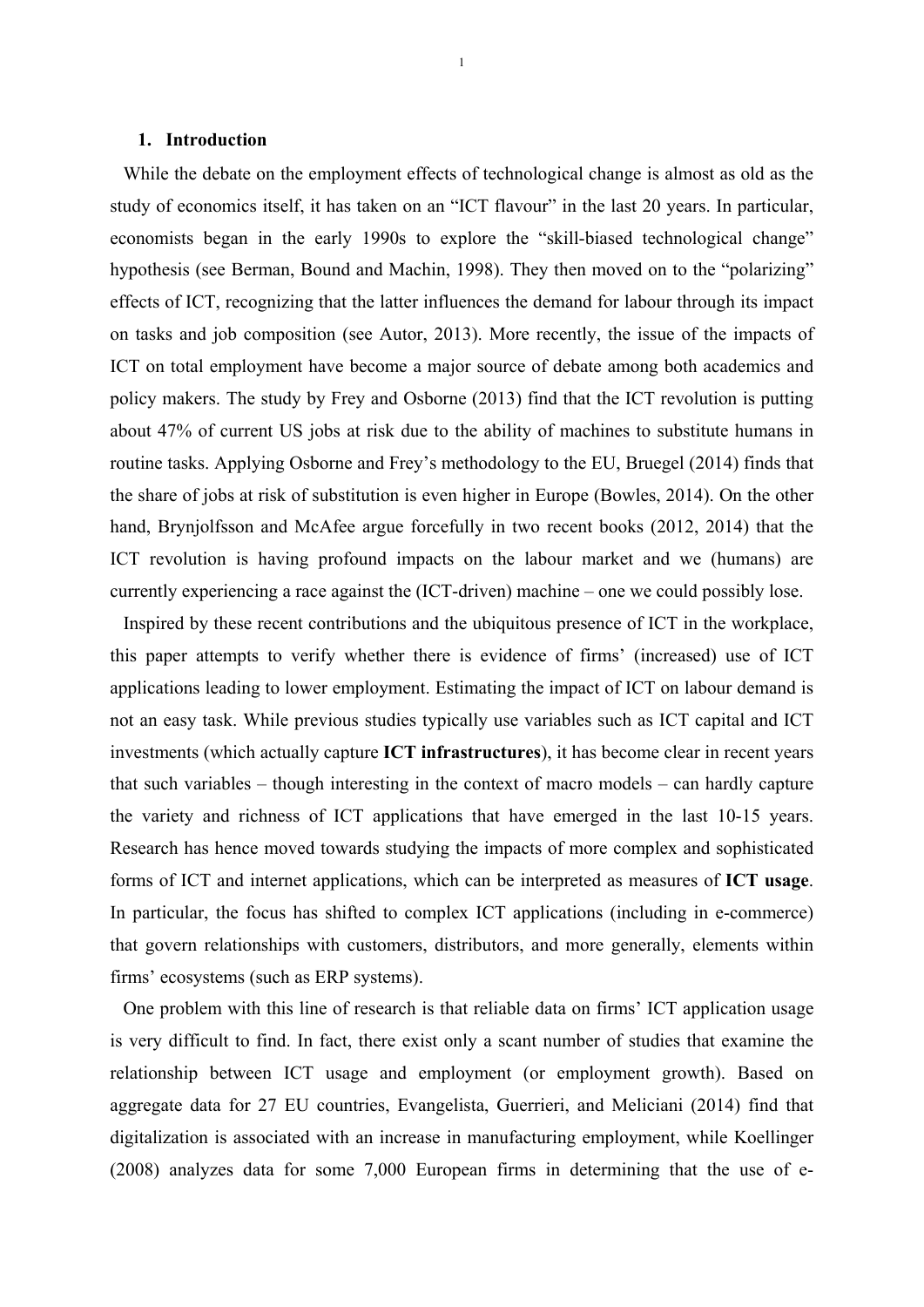commerce technologies is associated with a decline in employment. Atasoy, Banker, and Pavlou (2016) study the link between employment and a wide range of ICT applications for Turkey. In distinguishing between firm-wide applications (ERP, etc.) and specific dedicated ICT applications (such as webpages), they find a positive relationship between ICT use and employment, with larger positive impacts for firm-wide ICT applications than for more specific ICT applications.

Other studies investigate the link between employment and broadband access or use based on data at the municipality/county level (Crandall et al., 2007; Kolko, 2012; Atasoy, 2013). Using county-level data for the US for the period 1999-2007, Atasoy (2013) finds that broadband access is significantly and positively associated with an increase in the employment rate (similar results are produced by Kolko, 2012), while Jayakar and Park (2011) conclude that counties with better broadband availability have lower unemployment rates (ceteris paribus). In contrast, De Stefano, Kneller, and Timmis (2014) find that broadband does not affect employment growth using firm-level data for the UK. One drawback of these studies is that broadband access and/or broadband use are measured at the municipality/county/postcode level without distinguishing between households and firms.

This study contributes to the wider research stream by empirically exploring the relationship between different ICT/e-commerce activities and labour demand using representative and internationally comparable data for 10 European countries. Unlike previous studies that mainly rely on cross-sectional methods, this study uses both a specification in first-differences and dynamic panel data methods to investigate the impacts of ICT. In particular, we consider different types of ICT capacities, ranging from websites and broadband internet access to ERP and other complex systems. Special emphasis is placed on the magnitude of the relationships at hand. The data consists of unique panel data for several EU countries (the so-called Micro Moments Database; see Bartelsman, Hagsten, and Polder, 2017). The dimensions emphasized here are industry affiliation (measured as broad industry groups) combined with firm size and the two-digit industry-level data set. Previous studies based on this data set shows that different types of information and communication technologies are positively related to skill intensity (Falk and Biagi, 2016). However, this evidence is based on industry-level data for seven EU countries.

The empirical model is estimated using both robust regression methods based on long differences and dynamic panel data methods while accounting for group effects (by industryfirm size pairs for each country). Estimates are provided for the period before the economic and financial crises started.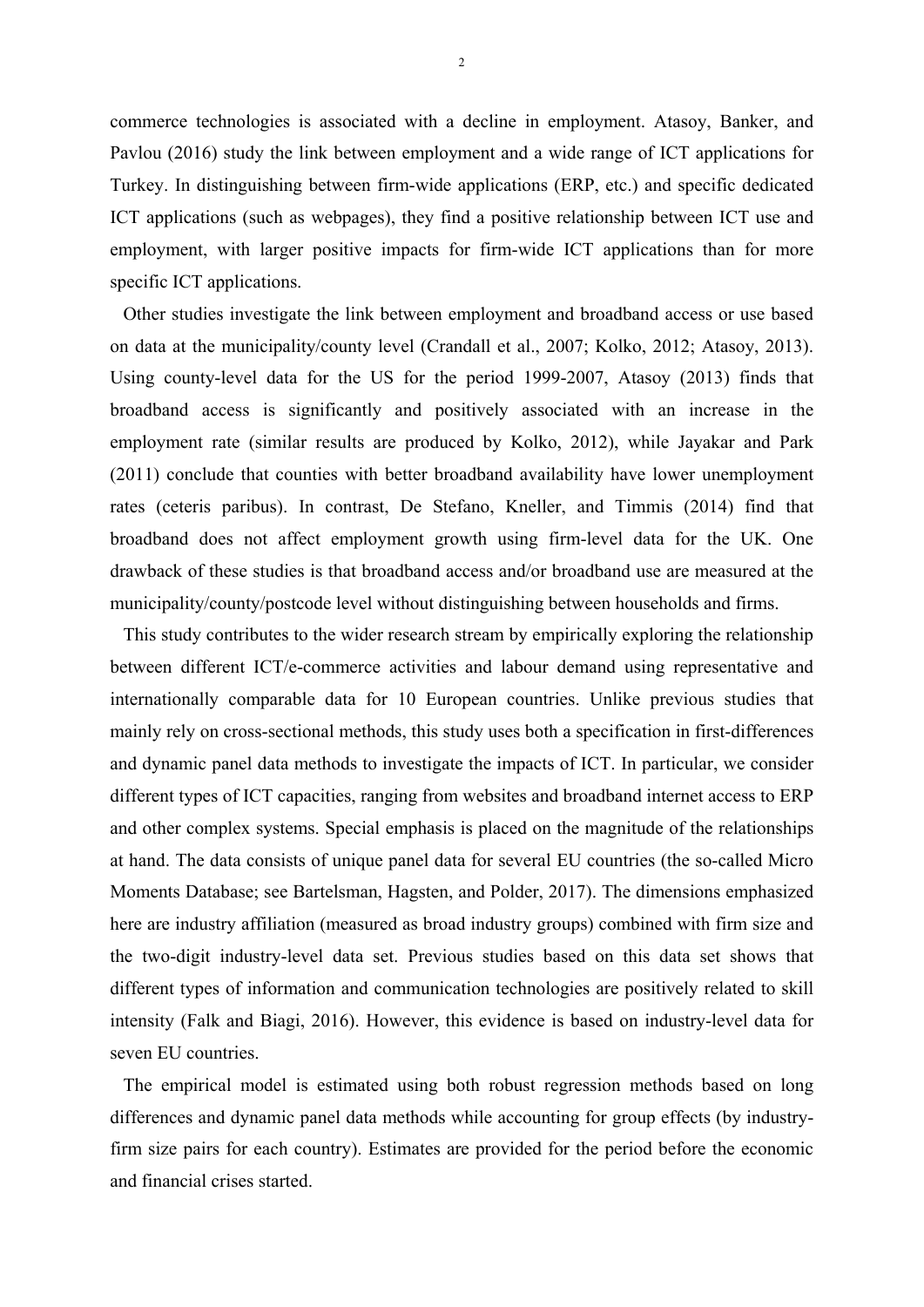The paper is structured as follows: section two presents the theoretical background and empirical model. In section three, we describe the data, while section four contains our main empirical results. Section five provides a discussion of the results and section six concludes.

### **2. Theoretical background and empirical model**

Different measures of ICT usage capture different underlying processes, which can have different impacts on employment. The percentage of workers with access to broadband or a mobile phone, for example, can be interpreted as measures of ICT infrastructures that enable different ICT applications at the firm level. Basu (2016) suggests that the usage of these labor-saving information and communication technologies increased in recent years. Furthermore, ICT usage and digital connectivity in particular make it easier to outsource work to distant places in emerging market economies (Basu, 2016). Thus, digital connectivity can have a direct and indirect negative effect on labour demand through labour saving and the labour shifting technologies.

Others types of ICT capture ERP and customer relationship management (CRM) systems, which are enablers of product,<sup>1</sup> process, and organizational innovations (Koellinger, 2008; Higón, 2012). Such advances reduce transaction costs while improving a firm's information flows both internally and with suppliers/customers, possibly leading to higher labour productivity.<sup>2</sup> For a given level of output, this implies a labour-saving effect, which is likely higher in scale-intensive manufacturing and service industries (Evangelista et al., 2014). The negative effect is likely to be more pronounced in industries where ICT tends to take on routine, labour-intensive tasks, such as in service sectors characterized by a high share of workers that carry out repetitive activities (Evangelista et al., 2014). Overall, the displacement or substitution effect can be found for process innovations in general (see Vivarelli, 2014).

To the extent that ERP and CRM applications make a firm more competitive in its relevant market, however, they can boost its output and employment (this is the compensation effect). This is likely to be the case for CRM, which is meant to support marketing and sales and boost demand.

Other measures of internet applications related to website development or to the relevance of e-sales capture internal and external behavioural and organizational aspects, each of which have both substitution and compensation effects. For example, e-commerce activities may replace traditional distribution channels while potentially creating new sales channels and

-

<sup>&</sup>lt;sup>1</sup> Some ERP systems include CRM functions.

 $<sup>2</sup>$  These innovations may also directly substitute for labour to the extent that tasks performed by an ERP system were previously handled by</sup> workers.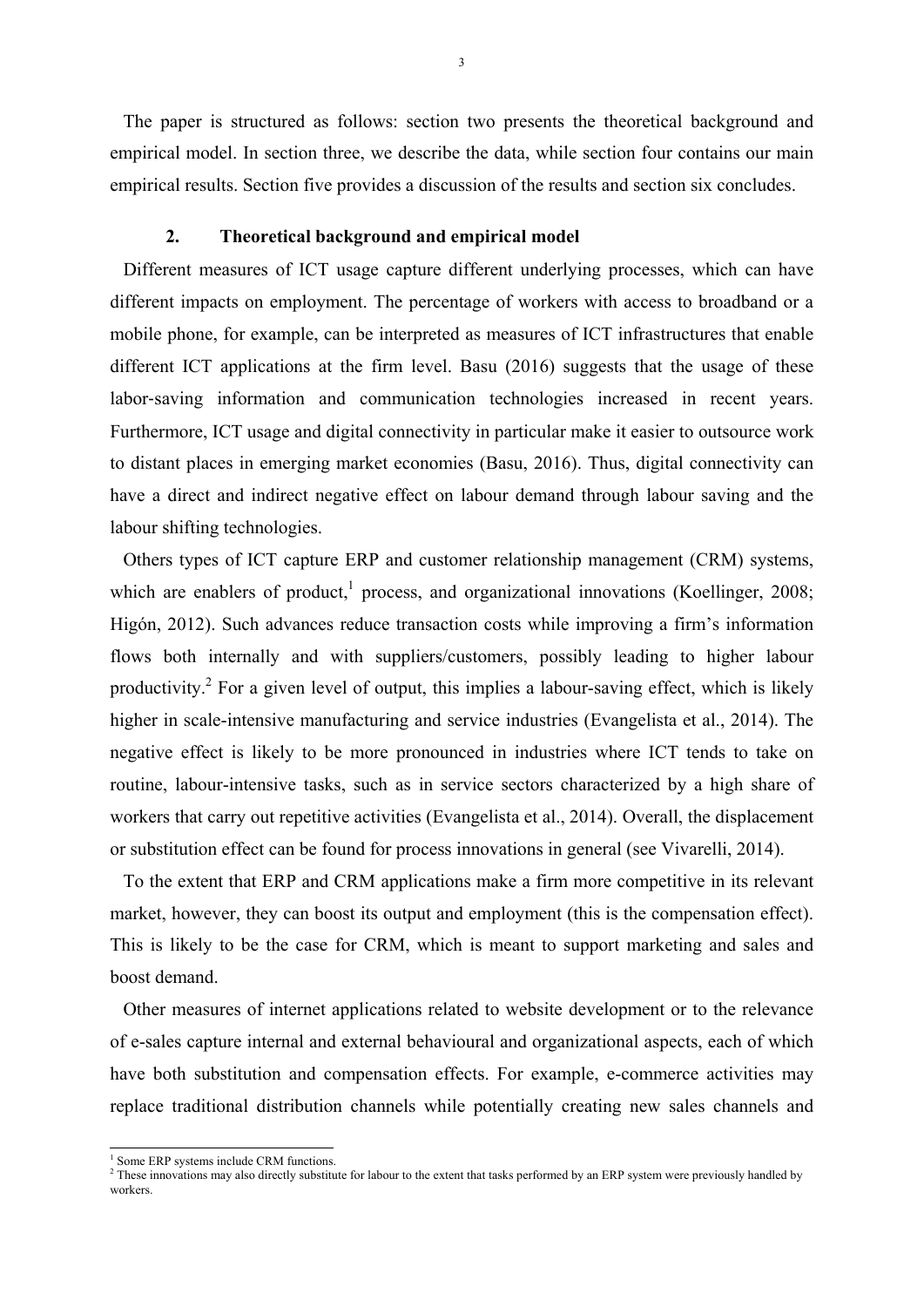markets. Indicators of activities related to e-sales are well suited to capturing a firm's effort in using ICT to develop and strengthen the market for its products, with positive compensation effects on employment. Finally, e-procurement activities may lead to lower material input costs, thereby increasing productivity and possibly resulting in new jobs.

Overall, different ICT applications can have positive or negative effects on employment, with the possible impacts likely differing considerably by the type of ICT application and the industry at hand (e.g. between ICT using and ICT producing industries). The answer ultimately has to be provided on an empirical basis. The empirical model adopted in this study is derived from a CES cost function with two production factors, namely labour and capital (Hamermesh, 1996). The main assumption is perfect competition in both the goods and factor markets, i.e. labour prices are exogenous. Capital is assumed to be quasi-fixed. The optimal labour demand equation can be derived from the following first order condition:

$$
L = v^a B^{1-\sigma} Y^{(1-\sigma+\sigma v)} \alpha W P^{-\sigma},
$$

where  $v, \sigma$  and  $\alpha$  are parameters, *L* denotes employment, *Y* the valued added in constant prices, *WP* the real wage rate, and *B* the level of technology. We assume that the production technology is characterized by neutral technological change at rate  $\lambda$ , where  $B = B_0 e^{-\lambda t}$ . Following Van Reenen (1997), we assume that output can be approximated by the capital stock. Taking logs on both sides of the labour demand equation and adding an error term produces a log-linear static labour demand function in which employment is a function of real wages, capital in constant prices, and technological change:

$$
ln L_{icst} = \beta_{icst} + \beta_1 ln K_{icst} + \beta_2 ln W P_{icst} + \lambda_t + \varepsilon_{icst}
$$
 [1]

where *i, c, s,* and *t* denote the industry, country, size class, and year, respectively. *L* denotes employment, *K* real capital stock, *WP* real wages, and  $\lambda$  the rate of technological change. Further,  $\beta_{ics}$  is the fixed (group) effect and  $\varepsilon$  is the error term with mean zero and assumed i.i.d. The rate of technological change cannot be observed directly. In general, technological change is driven by technological innovations and diffusion of new technologies. Different ICT applications represent important components and facilitators of technological innovations. In order to account for these effects, the standard labour demand equation is augmented by a set of ICT indicators. Taking the long difference specification and adding a set of dummy variables leads to the following short-run labour demand function:

$$
\Delta \ln L_{icst} = \alpha_0 + \widetilde{\beta}_1 \Delta \ln K_{icst} + \widetilde{\beta}_2 \Delta \ln W P_{icst} + \Delta I C T_{icst} \theta
$$
  
+  $\kappa DC + \delta DSEC + \mu DSIZE + \theta D Y R + u_{icst}$ , (2)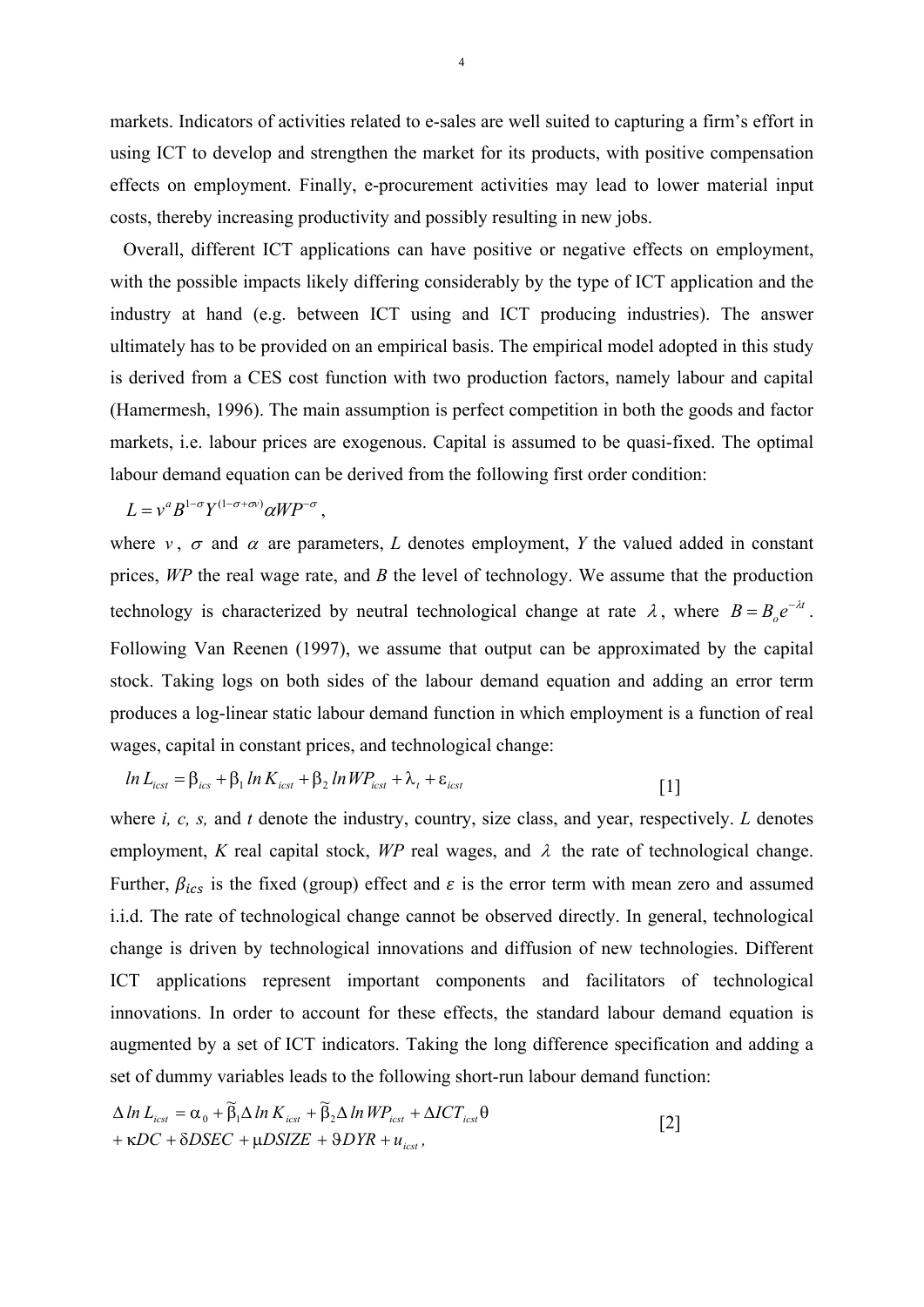where  $\Delta \ln X_i = (\ln X_i - \ln X_{i,t-2})$  for *X=L, WP*, and *K*.  $\Delta$  refers to the average annual change in the variables within several two-year periods  $(2002-2004, 2004-2006,$  and  $2006-2008)$ .<sup>3</sup> The new error term is defined as follows:  $u_{\text{icst}} = \varepsilon_{\text{icst}} - \varepsilon_{\text{icst}-2}$ , with mean zero and constant variance. The variables are defined as follows:

 $\Delta$ ln $L$  (t): change in log employment

 $\Delta$ ln*K* (t): change in log of real capital stock

 $\Delta$ ln $WP$  (t): change in log of total wage costs per employee, deflated by an industryspecific value added deflator

∆*ICT:* vector of various ICT/e-commerce indicators measured as absolute changes over a two-year period, including:

- Measures of ICT as enabling technology (change in the percentage of firms with broadband internet access, change in the percentage of firms with mobile internet access)
- Measures of ICT system applications (change in the percentage of firms with ERP systems)
- Measures of ICT tools that foster e-commerce (change in the percentage of firms with e-sales, change in the percentage of firms with a website, change in the percentage of firms engaged in e-commerce, change in the percentage of firms that accept orders online, change in the share of sales generated through computer networks).

*DC*, *DSEC*, *DSIZE,* and *DYR* represent country, sector, size, and time dummies, respectively.

Country and sector dummies capture both institutional, economic and sectoral differences in changes of labour demand that are not explained by changes in wages, capital and different types of ICT. The employment growth equation [2] can be estimated by OLS with heteroscedasticity-consistent standard errors. Since OLS estimates based on cross-sectional data are likely to be sensitive to influential observations, the employment equation is estimated using the robust regression method. This regression technique is a weighted leastsquares procedure that puts less weight on outliers by using Cook's distance and then performing Huber iterations. In order to allow for differences in the relationships at hand, we estimate the employment equation [2] separately for broad industry groups, the subgroup of small and medium-sized enterprises, and large firms.

 3 Two-year differences of the variables are used rather than annual growth rates to smooth over any year-to-year fluctuations.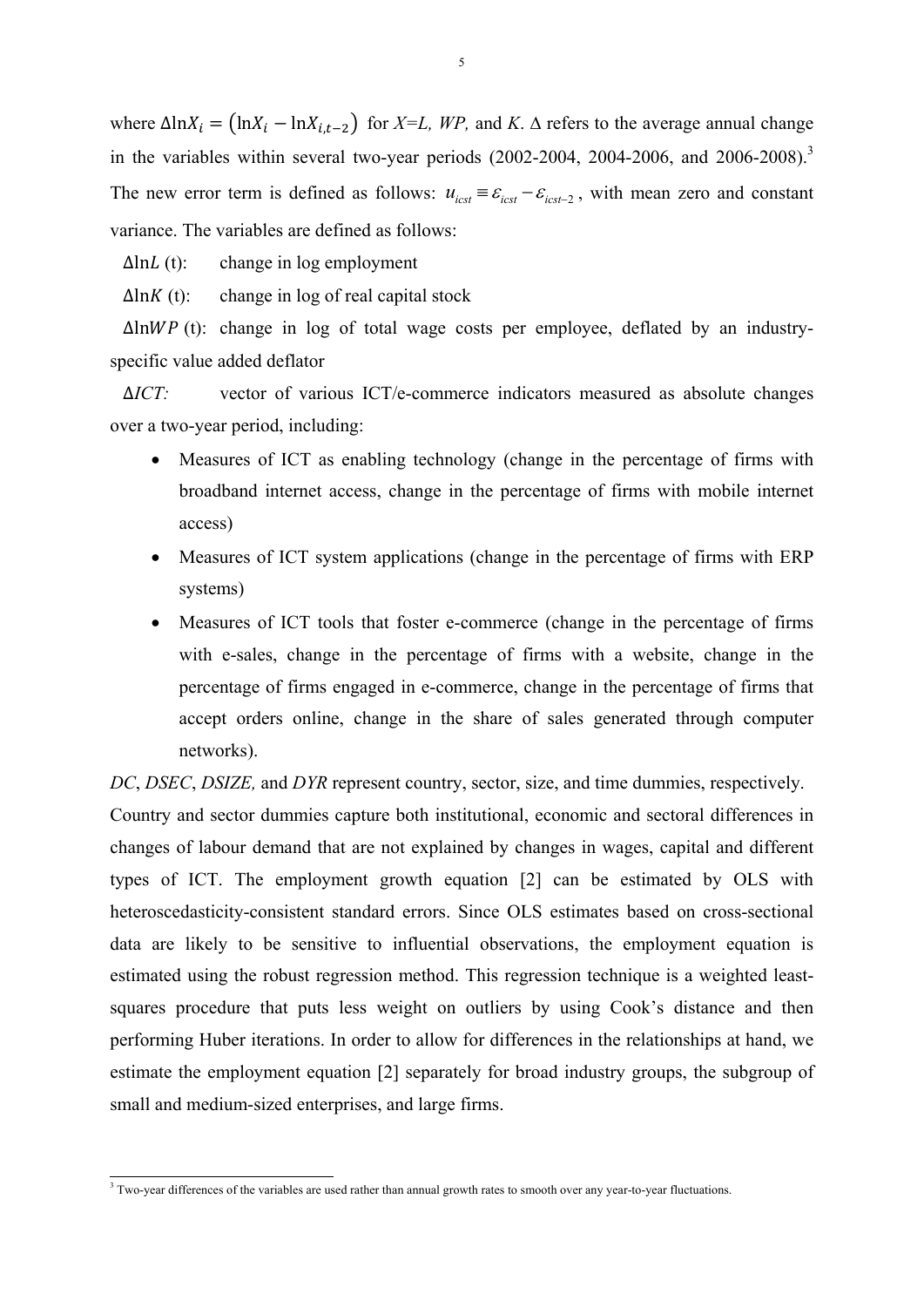There are two main disadvantages to estimating [2] based on two year differences. First, it does not support any conclusions regarding the long-run relationship between ICT and employment. This is relevant because, as documented by the literature exploring the employment effects of process innovations (Lachenmaier and Rottmann, 2011), it is possible (and perhaps likely) that ICT usage influences employment growth only after a delay. Second, estimation based on differences is valid only when the dependent variable is exogenous (i.e. the direction of causality goes from ICT enablers/system applications/e-commerce practices to employment growth). However, these ICT indicators are most likely a response to changes in output and to unobservable factors that affect both output and the ICT indicators.

The system GMM panel data estimator (Blundell and Bond, 1998) can be used to account for the correlation of ICT enablers/system applications/e-commerce practices with the error term. This estimator is particularly useful for panel data with a relatively large number of cross-sectional units and a small time dimension, as is the case here with an unbalanced panel data set comprising multiple countries, industries, and size classes and four time periods. Moreover, a dynamic panel data model like this enables us to estimate long-run elasticities, and is hence the optimal solution to the two problems mentioned above.

The dynamic form of the labour demand model can be expressed as follows:

 $\ln(L_{icst}) = \alpha_1 \ln(L_{icst-1}) + \alpha_2 \ln(K_{icst}) + \alpha_3 \ln(W_{icst}) + IC_{icst} + \beta_1 + IC_{icst-1} + \beta_2 + \mu_{icst} + \lambda_t + u_{icst}$ , [3] where  $\mu_{ics}$  denote fixed effects (country-industry-size class combinations) and  $\lambda_t$  time effects. The long-run effect of the ICT indicator on employment growth is given by  $(\hat{\theta}_1 + \hat{\theta}_1)/(1 - \hat{\alpha}_1)$ . The regression equation is derived by taking first differences in order to remove the unobserved time-invariant effects (for the sake of convenience, *X*s comprising *WP* and *K* are suppressed):

$$
ln(L_{icst}) - ln(L_{icst-1}) = \widetilde{\alpha}(ln(L_{icst-1}) - ln(L_{icst-2})) + \widetilde{\beta}_1(ICT_{icst} - ICT_{icst-1})
$$
  
+  $\widetilde{\beta}_2(ICT_{icst-1} - ICT_{icst-2}) + \lambda_t + (\varepsilon_{icst} - \varepsilon_{icst-1})$  [4]

Assuming that the residuals of the level equation are serially uncorrelated, the right hand variables lagged by two periods or more can be used as instruments in the first-differenced equation. The dynamic labour demand is estimated using the system GMM estimator introduced by Blundell and Bond (1998), which builds on two equations: the first is based on the first difference specification, and the second on the equation in levels. Variables in the equation in levels are instrumented with lags of their own first differences. As a rule of thumb, the number of instruments should not exceed the number of groups in the regression (Roodman, 2009). The two-step estimator is used to estimate the labour demand equation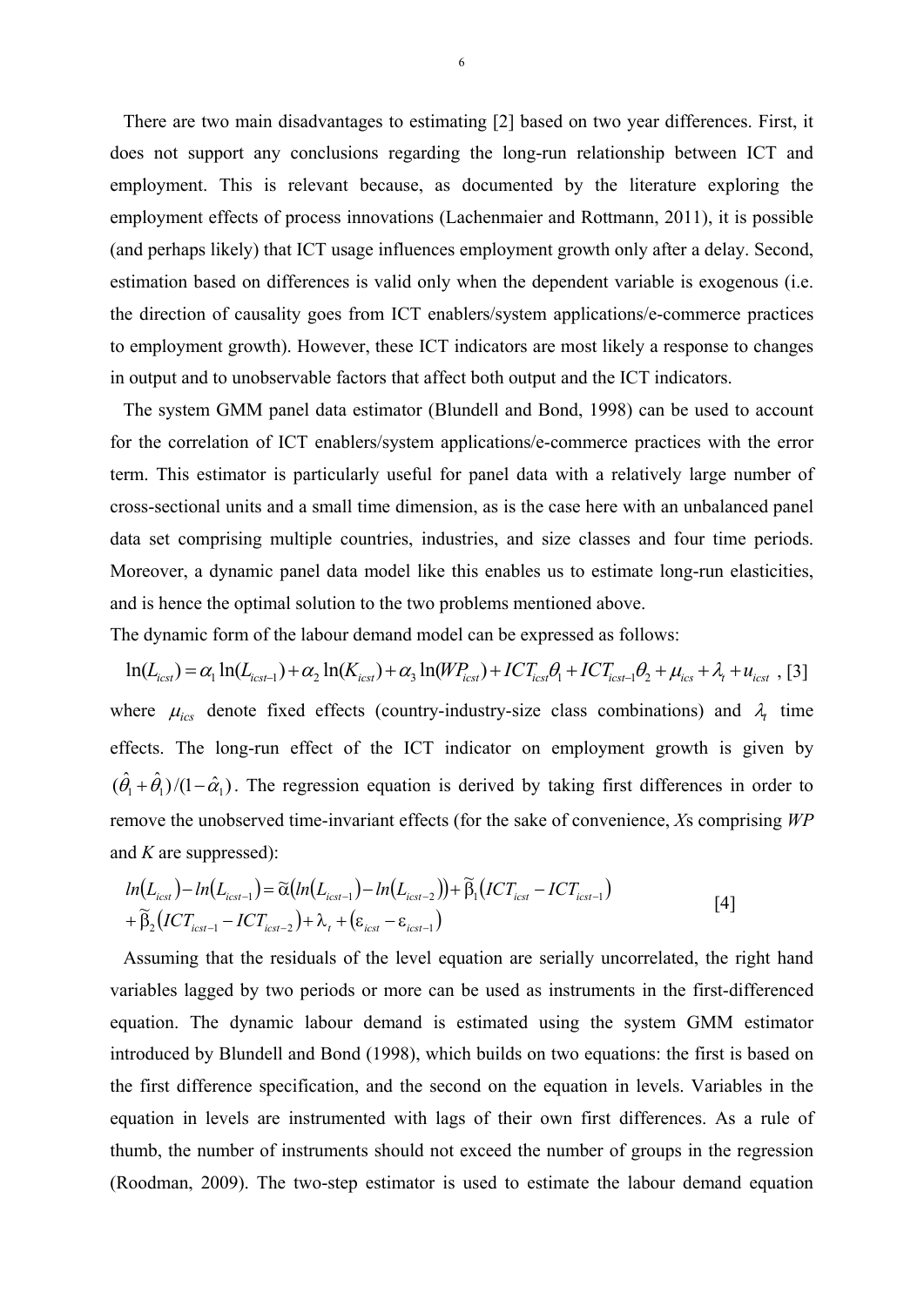with the finite sample correction developed by Windmeijer (2005). The ICT indicators are treated as endogenous (and predetermined).

### **3. Data and descriptive statistics**

The data is based on the meso-aggregated Micro Moments Database. This database contains linked and micro-aggregated information on firms drawn from the national statistical offices of 12 European countries (Austria, Denmark, Finland, France, Germany, Ireland, Italy, the Netherlands, Norway, Sweden, Slovenia, and the United Kingdom). For these European countries, firm-level information from the business register (BR), the production survey (PS), the ICT usage (EC) survey, and the Community Innovation (CIS) survey has been harmonized and then merged according to the distributed microdata approach (Bartelsman, 2004). The data is available at the two-digit industry level and for the EUKLEMS alternative hierarchy. The dataset is also available in several other dimensions, such as size class (10-19, 20-49, 50-249, and 250+ employees) and age  $(5 \text{ years}, \geq 5 \text{ years})$  combined with firm size  $(<50$  and  $>=50$ ).

The industry classification is based on NACE rev 1.1 (5-37 and 50-99, excluding energy, water, and construction – industries  $40-45$  – and containing information for the period 2000-2010). Note that industries 75-99 are partially covered. All series are adjusted for the change in industry classification from NACE rev 1.1 to NACE rev. 2 starting from 2008 onwards. In particular, a concordance file based on the possible overlap between two industry classifications in a single year is used to change NACE rev. 2 industry codes to NACE rev 1.1 (at the firm level) from 2008 onwards (Bartelsman et al., 2017).

This study's analysis is based on two estimation samples: (i) one including information at the two-digit industry level and (ii) another that includes broad industry classes based on the EUKLEMS definition and cross-classified by size class. The latter contains information for combinations of six broad industry classes and four firm-size classes (10-19, 20-49, 50-249, and 250+ employees). The six broad industry classes can be divided into ICT-producing and ICT-using classes. ICT-producing industries include electrical machinery, postal services, and communication services. ICT-using manufacturing industries include (i) consumer manufacturing, (ii) intermediate manufacturing, and (iii) investment goods; high-tech industries are excluded. ICT-using service industries include (i) distribution and (ii) financial and business services (excluding real estate, but including software services).

While this study uses aggregate data to study the impacts of ICT, it is also possible to investigate the employment effects of ICT at the firm level (see Pantea et al., 2015). Due to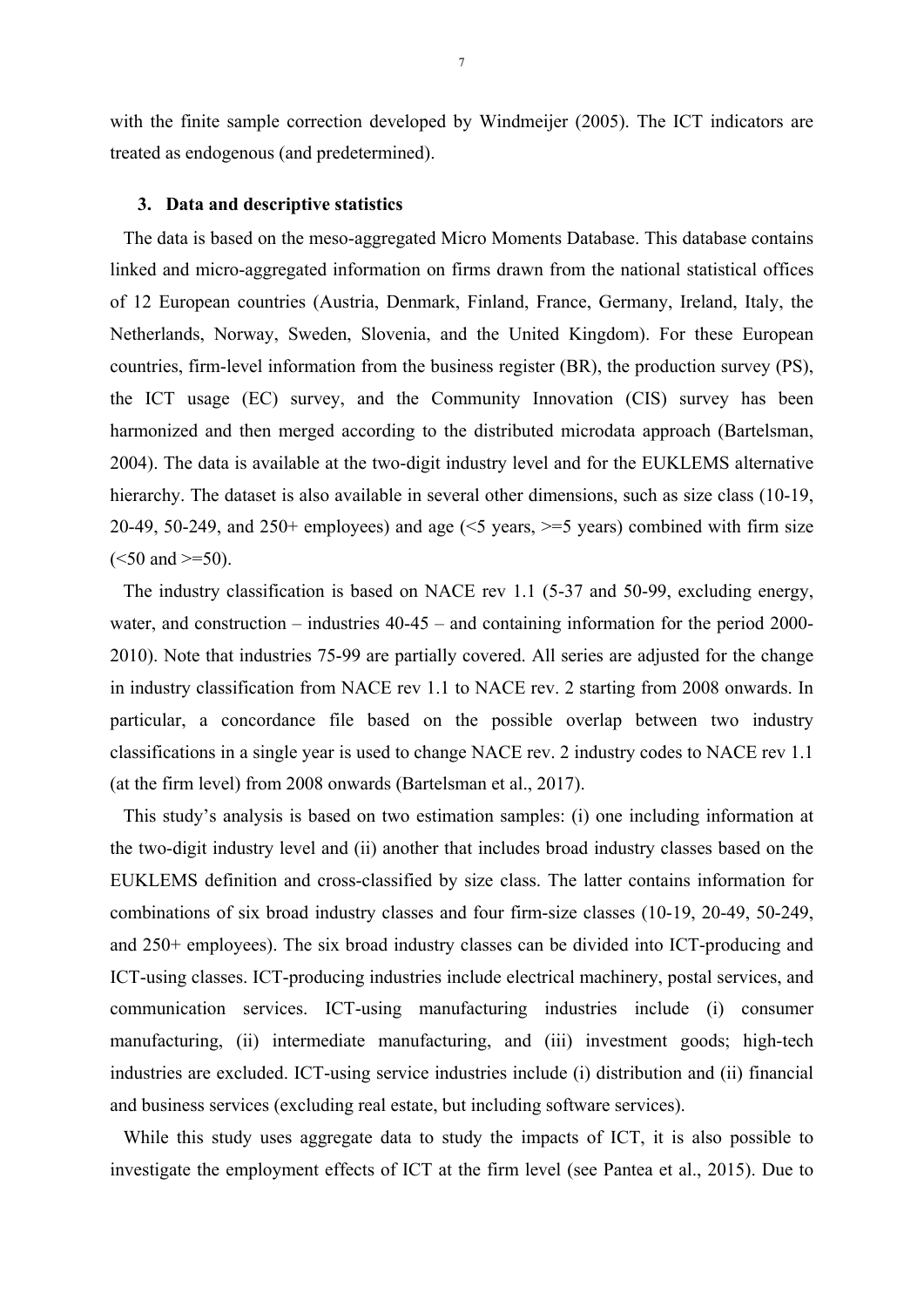the rotating design of the ICT/e-commerce survey, however, linking several waves of the ICT/e-commerce survey over time leads to a high degree of sample attrition. Therefore, panel data based on aggregate data at the industry- or firm-size level offers some advantages.

In order to obtain an initial idea of the pattern of association between employment growth and ICT enablers/system applications/e-commerce activities, select scatter plots are presented. Figure 1 in appendix plots the change in employment growth against the change in the share of e-sales in total sales for two service industries – distribution and financial and business services – for four given size classes (10-19, 20-49, 50-249, and 250+ employees). Figure 2 in the Appendix shows the evolution of usage of different types of Information and communication technologies.

#### **4. Empirical results**

Table 1 shows robust regression estimates from equation [2]. These estimates capture how different types of ICT usage and e-commerce activities influenced the annual growth rate of employment in the period 2002-2008, with the variables calculated as changes over two-year intervals. The sample is restricted to the period before the financial and economic crisis because employment growth during the 2008-2010 period was strongly influenced by the fall in demand rather than by ICT infrastructure or other structural characteristics. Separate results for SMEs (10-249 employees) and for large firms (defined as those with 250 employees or more) are provided. All regressions include country, industry, and size-class dummy variables. The main result is that the different types of ICT/e-commerce activities (measured as changes) are not significantly related to employment growth when controlling for the impact of changes in real wages, capital stock, and other control variables. The insignificant effects also hold true for ICT enabling technologies, more advanced ICT applications such as enterprise resource planning systems and e-commerce activities. The results are in line with Pantea et al. (2015) based on firm-level data for seven EU countries. Wage growth and growth of capital stock show the expected signs and are significant at the five per cent level in the majority of cases. However, the size of the wage and capital effects is rather small in absolute terms: Short-run wage elasticity is about -0.10 in the majority of specifications, and capital stock elasticity is about 0.01.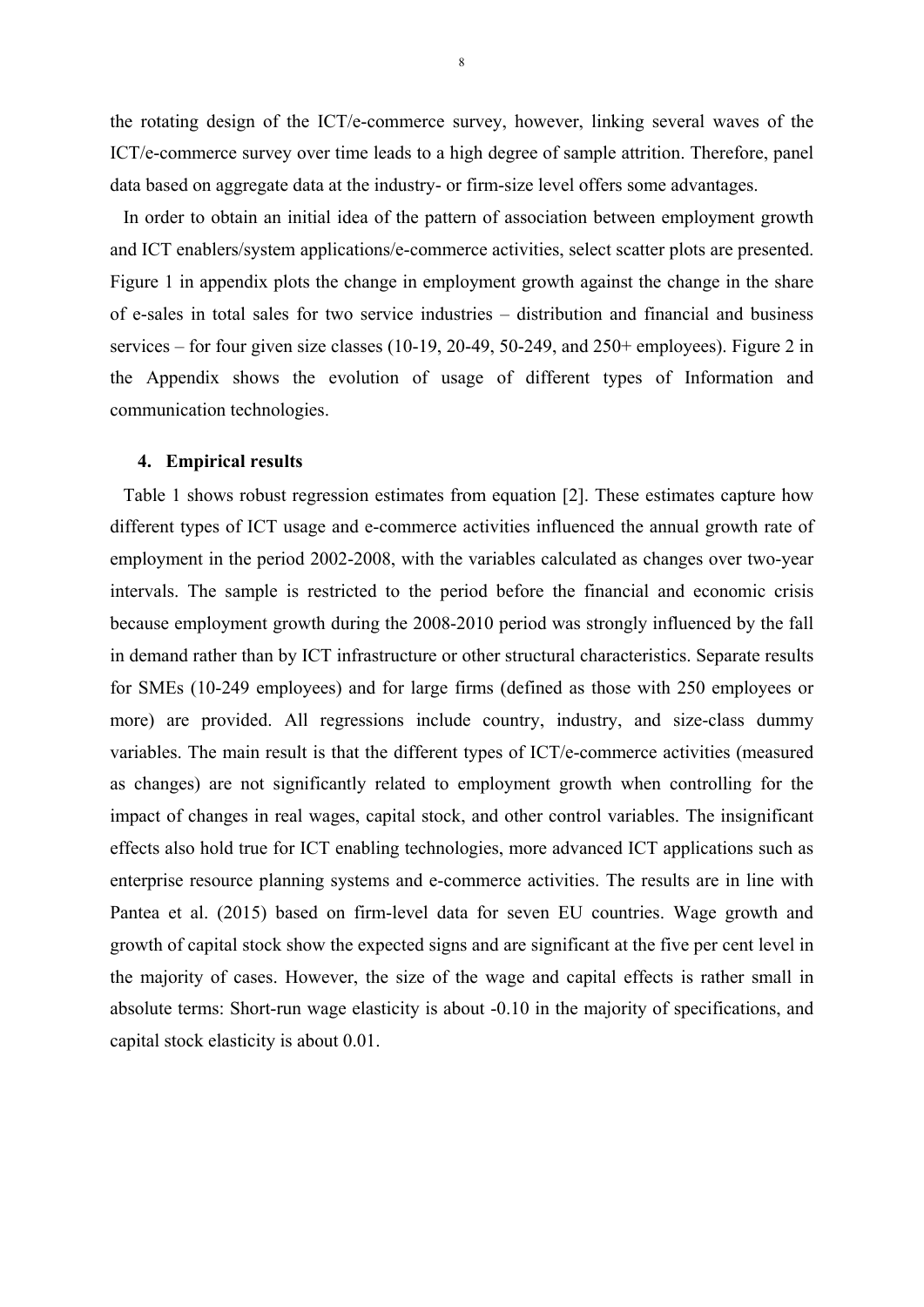| $J^{\mu\nu\mu\nu}$ ( <i>r</i> obtains <i>r</i> $\mathcal{S}^{\mu}$<br>ession csimilates suscu on the mathematically size class panel) | total            |              | <b>SMEs</b>      |             | large firms        |         |
|---------------------------------------------------------------------------------------------------------------------------------------|------------------|--------------|------------------|-------------|--------------------|---------|
|                                                                                                                                       | coeff.           | $\mathbf{t}$ | coeff.           | t           | coeff.             | t       |
| change in % of firms with e-sales                                                                                                     | $-0.00$          | $-0.47$      | $-0.01$          | $-1.08$     | 0.01               | 0.75    |
| change in log real wages                                                                                                              | $***$<br>$-0.09$ | $-3.51$      | $-0.02$          | $-0.83$     | ***<br>$-0.17$     | $-2.61$ |
| change in log real capital stock                                                                                                      | $***$<br>0.01    | 3.43         | ***<br>0.04      | 8.26        | $\ast\ast$<br>0.01 | 2.22    |
| constant                                                                                                                              | ***<br>$-0.05$   | $-3.87$      | 0.01             | 1.20        | 0.09               | 1.50    |
| number of observations                                                                                                                | 728              |              | 544              |             | 184                |         |
|                                                                                                                                       | coeff.           | t            | coeff.           | t           | coeff.             | t       |
| change in % of firms with broadband internet access                                                                                   | 0.02             | 1.07         | 0.02             | 0.84        | 0.02               | 0.51    |
| change in log real wages                                                                                                              | ***<br>$-0.10$   | $-4.13$      | ***<br>$-0.09$   | $-3.45$     | $-0.13$            | $-2.13$ |
| change in log real capital stock                                                                                                      | ***<br>0.01      | 4.17         | ***<br>0.04      | 7.67        | ***<br>0.01        | 3.00    |
| constant                                                                                                                              | $-0.02$          | $-1.76$      | 0.01             | 0.66        | $0.02\,$           | 0.93    |
| number of observations                                                                                                                | 852              |              | 637              |             | 215                |         |
|                                                                                                                                       | coeff.           | t            | coeff.           | t           | coeff.             | t       |
| change in % of firms with a website                                                                                                   | 0.01             | 0.58         | 0.00             | 0.29        | 0.03               | 1.47    |
| change in log real wages                                                                                                              | ***<br>$-0.09$   | $-3.45$      | $-0.02$          | $-0.62$     | ***<br>$-0.17$     | $-2.78$ |
| change in log real capital stock                                                                                                      | 0.01             | 3.35         | 0.04             | 7.77        | 0.01               | 2.48    |
| constant                                                                                                                              | $-0.03$          | $-2.15$      | **<br>$-0.03$    | $-2.02$     | $-0.06$            | $-2.80$ |
| number of observations                                                                                                                | 704              |              | 526              |             | 178                |         |
|                                                                                                                                       | coeff.           | $\mathbf t$  | coeff.           | $\mathbf t$ | coeff.             | t       |
| change in % of firms with mobile internet access                                                                                      | 0.00             | 0.36         | $-0.01$          | $-0.66$     | 0.02               | 1.56    |
| change in log real wages                                                                                                              | $***$<br>$-0.19$ | $-6.89$      | $-0.18$          | $-5.96$     | ***<br>$-0.22$     | $-3.00$ |
| change in log real capital stock                                                                                                      | ***<br>0.05      | 9.02         | 0.05             | 9.21        | $\ast\ast$<br>0.05 | 2.02    |
| constant                                                                                                                              | $-0.00$          | $-0.25$      | $-0.01$          | $-0.57$     | $-0.05$            | $-2.20$ |
| number of observations                                                                                                                | 542              |              | 404              |             | 138                |         |
|                                                                                                                                       | coeff.           | t            | coeff.           | $\mathsf t$ | coeff.             | t       |
| change in % of firms engaged in e-commerce                                                                                            | 0.02             | 1.33         | 0.02             | 1.23        | 0.00               | 0.08    |
| change in log real wages                                                                                                              | ***<br>$-0.11$   | $-3.99$      | $-0.07$          | $-2.28$     | $-0.13$            | $-1.91$ |
| change in log real capital stock                                                                                                      | ***<br>0.01      | 3.92         | 0.04             | 7.94        | 0.01               | 1.95    |
| constant                                                                                                                              | $-0.02$          | $-1.54$      | $-0.03$          | $-1.79$     | 0.05               | 1.01    |
| number of observations                                                                                                                | 739              |              | 554              |             | 185                |         |
|                                                                                                                                       | coeff.           | $\mathbf t$  | coeff.           | $\mathbf t$ | coeff.             | t       |
| change in % of firms with ERP systems                                                                                                 | 0.01             | 1.03         | $-0.01$          | $-0.80$     | 0.00               | 0.23    |
| change in log real wages                                                                                                              | ***<br>$-0.25$   | $-5.91$      | $***$<br>$-0.52$ | $-11.06$    | $-0.50$            | $-4.09$ |
| change in log real capital stock                                                                                                      | ***<br>0.04      | 4.49         | ***<br>0.04      | 4.72        | 0.03               | 1.17    |
| constant                                                                                                                              | $-0.01$          | -1.11        | ***<br>0.21      | 14.70       | 0.02               | 1.17    |
| number of observations                                                                                                                | 153              |              | 117              |             | 39                 |         |
|                                                                                                                                       | coeff.           | t            | coeff.           | t           | coeff.             | t       |
| change in % of orders received online                                                                                                 | $-0.02$          | $-0.40$      | 0.01             | 0.15        | $-0.10$            | $-1.27$ |
| change in log real wages                                                                                                              | ***<br>$-0.11$   | $-4.06$      | **<br>$-0.07$    | $-2.30$     | $-0.12$            | $-1.73$ |
| change in log real capital stock                                                                                                      | ***<br>0.01      | 3.86         | ***<br>0.05      | 8.05        | 0.01               | 2.13    |
| constant                                                                                                                              | $-0.02$          | $-1.66$      | $***$<br>0.04    | 2.67        | ***<br>$-0.07$     | $-2.72$ |
| number of observations                                                                                                                | 741              |              | 556              |             | 185                |         |
|                                                                                                                                       | coeff.           | t            | coeff.           | t           | coeff.             | t       |
| change in share of sales through computer networks                                                                                    | 0.02             | 1.18         | 0.01             | 0.45        | 0.02               | 0.66    |
| change in log real wages                                                                                                              | ***<br>$-0.11$   | $-4.01$      | **<br>$-0.07$    | $-2.24$     | $-0.12$            | $-1.86$ |
| change in log real capital stock                                                                                                      | ***<br>0.01      | 3.88         | ***<br>0.04      | 8.21        | **<br>0.01         | 2.13    |
| constant                                                                                                                              | $-0.06$          | -4.46        | 0.00             | $-0.09$     | $-0.06$            | $-2.49$ |
| number of observations                                                                                                                | 774              |              | 578              |             | 196                |         |

| Table 1: Impact of ICT and e-commerce activities on employment growth for SMEs and large |  |
|------------------------------------------------------------------------------------------|--|
| firms (robust regression estimates based on the multi-industry size class panel)         |  |

Note: The dependent variable is the change in log employment over two-year intervals (2002-2004, 2004-2006, and 2006- 2008). All regressions include country, industry, and size-class dummy variables (the latter are not included in the sample of large firms). <sup>\*\*\*</sup>, \*\*, and <sup>\*</sup> denote significance at the 1, 5, and 10 per cent levels, respectively. Source: ESSLait Micro Moments Database.

When we use the sample that distinguishes among (i) ICT-producing manufacturing (electrical machinery) and services (postal and communication services), (ii) ICT-using manufacturing, and (iii) ICT-using services, the results again show that the different types of ICT/e-commerce indicators (measured as changes) are not significantly related to employment growth (Table 2). One exception involves changes in e-sales activity in the ICTusing service sector, where we find a positive and significant relationship at the 10 per cent level. The 0.08 coefficient on changes in e-sales means that an increase in the ratio of e-sales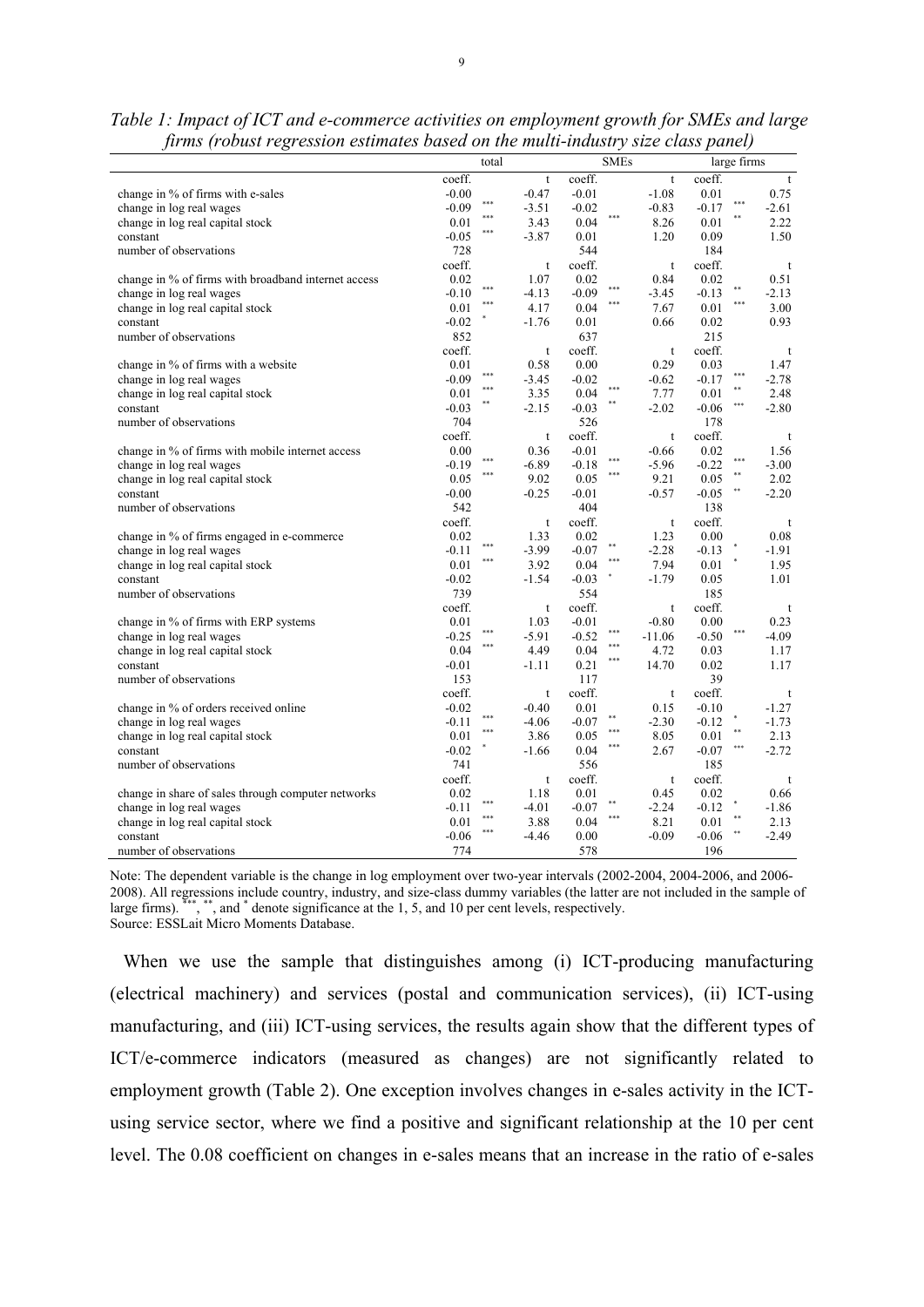to total sales by one percentage point (say, from the average of 25 to 26 per cent) is associated with an increase in employment growth rate of almost 0.1 percentage point per year. The magnitude of this relationship is quite small given the 1.5 per cent average annual employment growth in financial and business services in the 10 European countries in question for the period 2002-2008.

*Table 2: Impact of ICT and e-commerce activities on employment growth for industries that produce and use ICT (robust regression estimates based on the multi-industry size class panel)* 

|                                                     | ICT-using manufacturing |             | ICT-using services |                           | ICT-producing sector |     |         |
|-----------------------------------------------------|-------------------------|-------------|--------------------|---------------------------|----------------------|-----|---------|
|                                                     | coeff.                  | t           | coeff.             | $\mathbf{t}$              | coeff.               |     | t       |
| change in % of firms with e-sales                   | $-0.01$                 | $-1.08$     | 0.01               | 0.64                      | 0.02                 |     | 0.62    |
| change in log real wages                            | 0.08                    | 1.31        | ***<br>$-0.29$     | $-4.47$                   | $-0.19$              |     | $-3.63$ |
| change in log real capital stock                    | 0.01                    | 2.41        | 0.01               | 1.97                      | 0.08                 | *** | 4.94    |
| constant                                            | 0.02                    | 1.60        | **<br>0.03         | 2.14                      | 0.03                 |     | 0.58    |
| number of observations                              | 374                     |             | 234                |                           | 117                  |     |         |
|                                                     | coeff.                  | t           | coeff.             | t                         | coeff.               |     | t       |
| change in % of firms with broadband internet access | 0.01                    | 0.67        | $-0.01$            | $-0.18$                   | 0.08                 |     | 1.50    |
| change in log real wages                            | $-0.02$                 | $-0.52$     | ***<br>$-0.26$     | $-4.48$                   | $-0.12$              |     | $-2.58$ |
| change in log real capital stock                    | ***<br>0.02             | 3.13        | **<br>0.01         | 2.53                      | 0.01                 |     | 1.71    |
| constant                                            | $-0.01$                 | $-0.88$     | $-0.03$<br>**      | $-2.17$                   | $-0.02$              |     | $-0.47$ |
| number of observations                              | 438                     |             | 274                |                           | 138                  |     |         |
|                                                     | coeff.                  | t           | coeff.             | t                         | coeff.               |     | t       |
| change in % of firms with a website                 | 0.00                    | 0.33        | 0.01               | 0.45                      | 0.03                 |     | 0.81    |
| change in log real wages                            | 0.07                    | 1.17        | ***<br>$-0.31$     | $-4.64$                   | $-0.20$              | *** | $-3.91$ |
|                                                     |                         | 2.36        | 0.01               | 1.89                      | 0.08                 | *** | 5.21    |
| change in log real capital stock                    | 0.01<br>**<br>$-0.04$   | $-2.51$     | ***                |                           | 0.02                 |     | 0.54    |
| constant                                            |                         |             | $-0.07$            | $-3.83$                   |                      |     |         |
| number of observations                              | 362                     |             | 226                |                           | 113                  |     |         |
|                                                     | coeff.                  | t           | coeff.             | t                         | coeff.               |     | t       |
| change in % of firms with mobile internet access    | 0.00                    | 0.02        | $-0.01$<br>***     | $-0.94$                   | 0.01                 | *** | 0.26    |
| change in log real wages                            | 0.14<br>***             | 1.78        | $-0.34$<br>***     | $-4.88$                   | $-0.32$              | *** | $-6.28$ |
| change in log real capital stock                    | 0.17                    | 20.72       | 0.03               | 3.53                      | 0.07                 |     | 4.82    |
| constant                                            | 0.02                    | 0.77        | $-0.05$            | $-1.75$                   | 0.01                 |     | 0.22    |
| number of observations                              | 279                     |             | 177                |                           | 86                   |     |         |
|                                                     | coeff.                  | t           | coeff.             | $\ensuremath{\mathbf{t}}$ | coeff.               |     | t       |
| change in % of firms engaged in e-commerce          | 0.01                    | 0.39        | 0.04<br>***        | 1.49                      | 0.03                 | *** | 0.86    |
| change in log real wages                            | 0.03                    | 0.45        | $-0.29$            | $-4.17$                   | $-0.18$              | *** | $-3.61$ |
| change in log real capital stock                    | $***$<br>0.02           | 2.79        | **<br>0.01         | 2.29                      | 0.06                 |     | 3.94    |
| constant                                            | 0.02                    | 1.38        | 0.02               | 0.93                      | $-0.06$              |     | $-1.62$ |
| number of observations                              | 380                     |             | 233                |                           | 123                  |     |         |
|                                                     | coeff.                  | t           | coeff.             | t                         | coeff.               |     | t       |
| change in % of firms with ERP systems               | 0.01                    | 0.97        | $-0.02$            | $-1.02$                   | $-0.02$              |     | $-0.43$ |
| change in log real wages                            | **<br>0.30              | 2.32        | ***<br>$-1.06$     | $-11.50$                  | $-0.60$              |     | $-1.22$ |
| change in log real capital stock                    | ***<br>0.16             | 10.19       | ***<br>0.06        | 3.76                      | 0.04                 |     | 1.16    |
| constant                                            | $-0.01$                 | $-0.69$     | **<br>0.03         | 2.28                      | $-0.01$              |     | $-0.10$ |
| number of observations                              | 80                      |             | 48                 |                           | 23                   |     |         |
|                                                     | coeff.                  | t           | coeff.             | t                         | coeff.               |     | t       |
| change in % of orders received online               | $-0.06$                 | $-0.80$     | 0.00               | $-0.07$                   | 0.02                 |     | 0.19    |
| change in log real wages                            | 0.03                    | 0.48        | ***<br>$-0.33$     | $-4.58$                   | $-0.18$              |     | $-3.50$ |
| change in log real capital stock                    | ***<br>0.02             | 2.77        | $\ast\ast$<br>0.01 | 2.13                      | 0.06                 | *** | 4.16    |
| constant                                            | 0.02                    | 1.35        | 0.02               | 0.86                      | $-0.02$              |     | $-0.26$ |
| number of observations                              | 381                     |             | 233                |                           | 124                  |     |         |
|                                                     | coeff.                  | $\mathsf t$ | coeff.             | $\mathsf t$               | coeff.               |     | t       |
| change in share of sales through computer networks  | 0.00                    | 0.24        | 0.08               | 1.85                      | 0.03                 |     | 0.51    |
| change in log real wages                            | 0.02                    | 0.44        | ***<br>$-0.28$     | $-4.31$                   | $-0.17$              |     | $-3.34$ |
| change in log real capital stock                    | ***<br>0.02             | 2.79        | **<br>$0.01\,$     | 2.43                      | 0.05                 | *** | 3.52    |
| constant                                            | 0.03                    | 1.85        | 0.03               | 1.79                      | 0.00                 |     | $-0.11$ |
| number of observations                              | 379                     |             | 250                |                           | 124                  |     |         |
|                                                     |                         |             |                    |                           |                      |     |         |

Note: The dependent variable is the change in log employment over two-year intervals (2002-2004, 2004-2006, and 2006- 2008). \*\*\*, \*\*, and \* denote significance at the 1, 5, and 10 per cent levels, respectively. Source: ESSLait Micro Moments Database

Several robustness checks have been conducted. First, we also use changes in ICT indicators that are lagged by one or two years. Unreported results confirm that the lagged changes are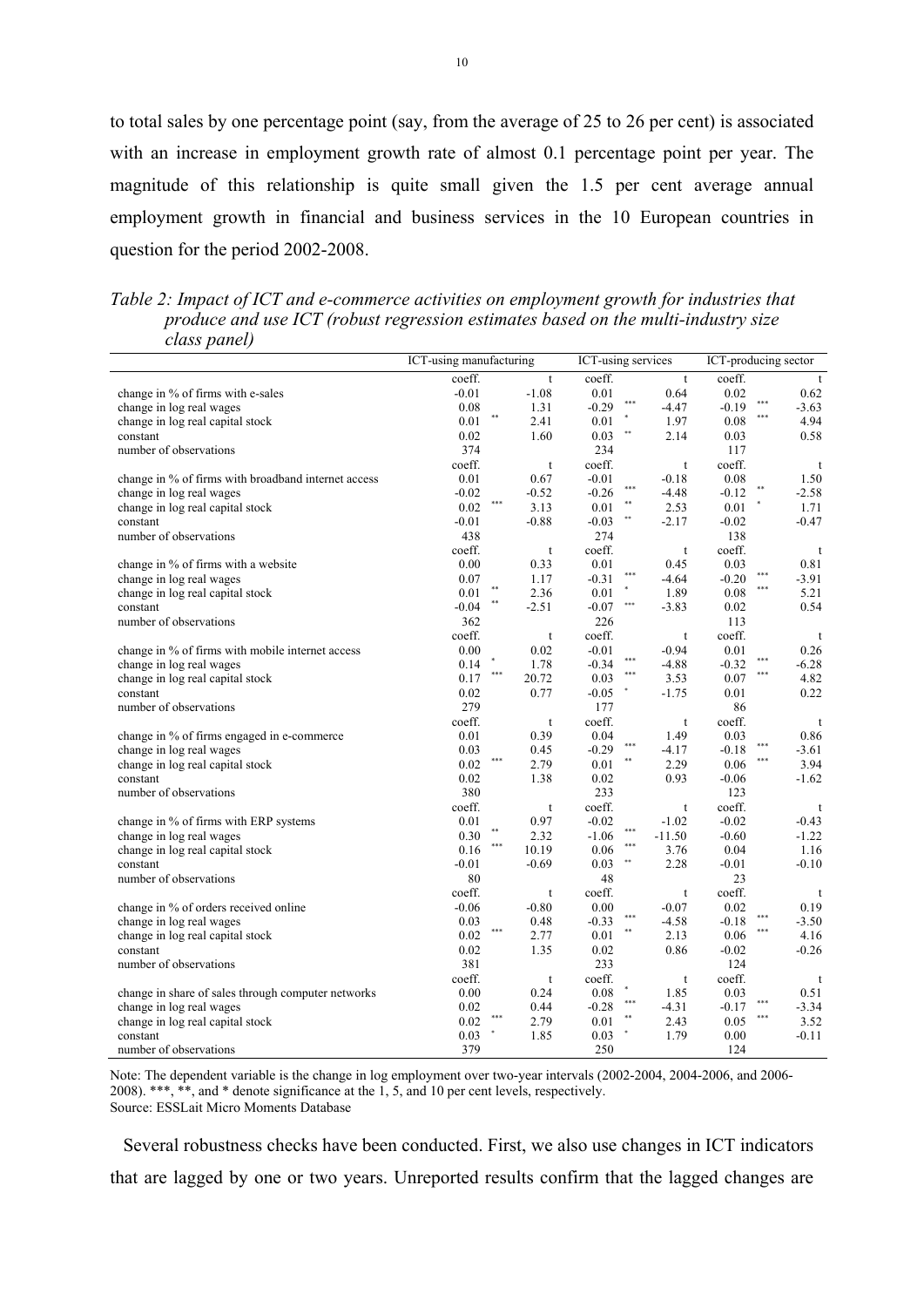not significant at the conventional significance levels. Second, we use lagged levels of the ICT indicators and find once again that they are not significant.

The next step is to investigate the employment effects of ICT using dynamic panel data methods while accounting for the endogeneity of the ICT and e-sales variables. Table 3 shows the results of the two-step system GMM estimator of equation [4] for the sample of manufacturing industries. Table 4 presents the corresponding estimations for the service industries.<sup>4</sup> The GMM regressions use robust standard errors and treat all explanatory variables as predetermined. We focus on four e-commerce indicators and two ICT indicators (share of employees with broadband internet access and percentage of firms with a website) for which we have a time span of significant length. In addition, we use the percentage of firms with ERP systems. For manufacturing, estimates are provided for the total sample period (2002-2010). For service firms, estimates are provided for the period prior to the financial and economic crisis.<sup>5</sup> The Hansen J-test supports the validity of the instruments in all cases. For manufacturing in the period 2002-2010, we find a statistically significant positive relationship between the percentage of firms using ERP systems and employment. The short-run coefficient is 0.39 and significant at the 5 per cent level. This indicates that a one percentage point increase in the share of firms with ERP systems is associated with an increase in employment by 0.39 per cent. Therefore, manufacturing industries in which the number of firms with ERP systems rises exhibit higher employment growth. This result stands in contrast to the specifications in first differences. In general, however, GMM panel data estimates are preferable to robust regression estimates based on the first-difference specification because the use of lagged variables as instruments reduces possible bias due to measurement errors. The estimates for the remaining e-commerce indicators are not conclusive. E-sales activities appear to be insignificant, while for e-buying activities, our results are mixed: when measured by the percentage of firms with e-buying activities, the coefficient is negative and significant, but is then insignificant when measured as the share of online orders in total orders. The share of employees with broadband access does not appear to have a significant effect on manufacturing employment. Furthermore, we find that wages are significantly and negatively related to employment, with a short-run elasticity of about - 0.20. In addition, capital stock is never significant, indicating that higher investment does not lead to more jobs.

The GMM estimations are carried out using the XTABOND2 (updated 27 July 2014) command in STATA 13 (see Roodman, 2009).

<sup>&</sup>lt;sup>5</sup> Extending the estimation sample to 2010 leads to implausible estimates for the lagged dependent variable.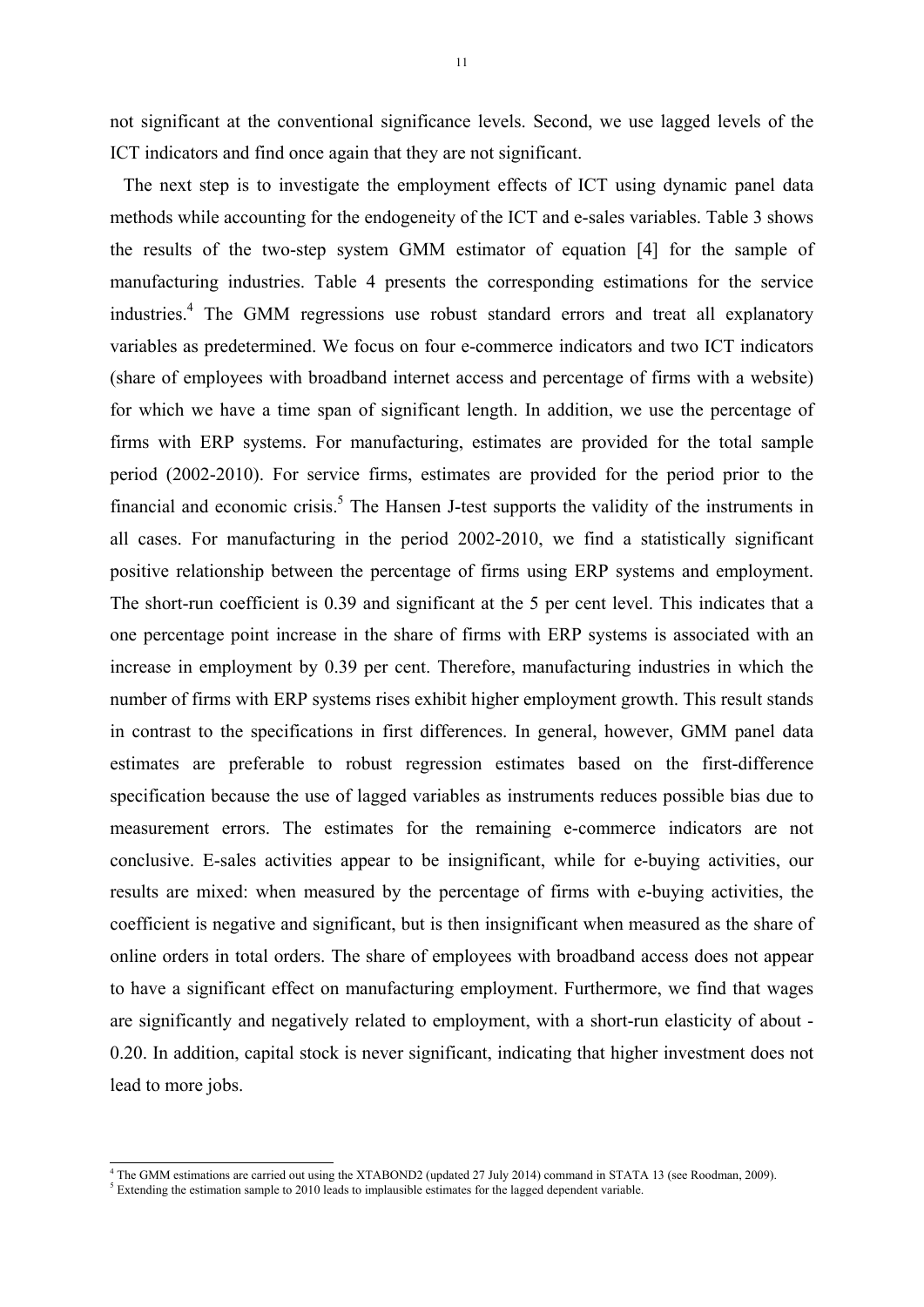|                                                 |         | (i)        |         |         | (i)  |         |
|-------------------------------------------------|---------|------------|---------|---------|------|---------|
|                                                 | coeff.  |            | t       | coeff.  |      |         |
| log employment t-1                              | 1.02    |            | 133.00  | 1.00    |      | 72.29   |
| % firms with e-sales                            | 0.00    |            | 0.04    |         |      |         |
| % firms with e-purchasing                       |         |            |         | $-0.09$ |      | $-2.04$ |
| log real wages                                  | $-0.19$ |            | $-2.19$ | $-0.16$ |      | $-1.94$ |
| log real capital stock                          | $-0.01$ |            | $-1.63$ | $-0.01$ |      | $-0.98$ |
| vear dummies                                    |         |            |         |         |      |         |
| constant                                        | 0.72    |            | 1.77    | 0.78    |      | 2.25    |
| number of observations                          | 913     |            |         | 913     |      |         |
| number of groups                                | 110     |            |         | 110     |      |         |
| number of instruments                           | 117     |            |         | 117     |      |         |
| Hansen test (p-value)                           | 0.48    |            |         | 0.42    |      |         |
|                                                 |         | (iii)      |         |         | (iv) |         |
|                                                 | coeff.  |            | t       | coeff.  |      |         |
| log employment t-1                              | 1.02    |            | 89.45   | 1.02    |      | 84.90   |
| % sales through computer networks with e-sales  | $-0.10$ |            | $-0.99$ |         |      |         |
| % orders through computer networks with e-sales |         |            |         | 0.23    |      | 1.36    |
| log real wages                                  | $-0.18$ |            | $-2.24$ | $-0.17$ |      | $-2.42$ |
| log real capital stock                          | $-0.02$ |            | $-1.11$ | $-0.02$ |      | $-1.35$ |
| year dummies                                    | yes     |            |         | yes     |      |         |
| constant                                        | 0.61    |            | 1.69    | 0.65    |      | 2.07    |
| number of observations                          | 913     |            |         | 814     |      |         |
| number of groups                                | 110     |            |         | 110     |      |         |
| number of instruments                           | 117     |            |         | 117     |      |         |
| Hansen test (p-value)                           | 0.41    |            |         | 0.44    |      |         |
|                                                 |         | (v)        |         |         | (vi) |         |
|                                                 | coeff.  |            | t       | coeff.  |      | t       |
| log employment t-1                              | 1.02    |            | 69.20   | 1.01    |      | 60.21   |
| % firms with a website                          | $-0.02$ |            | $-0.16$ |         |      |         |
| % employees with broadband access               |         |            |         | $-0.15$ |      | $-1.25$ |
| log real wages                                  | $-0.18$ |            | $-2.01$ | $-0.10$ |      | $-0.96$ |
| log real capital stock                          | $-0.02$ |            | $-1.50$ | $-0.01$ |      | $-0.31$ |
| vear dummies                                    | yes     | ***        |         | yes     |      |         |
| constant                                        | 0.79    |            | 2.31    | 0.38    |      | 0.93    |
| number of observations                          | 880     |            |         | 913     |      |         |
| number of groups                                | 110     |            |         | 110     |      |         |
| number of instruments                           | 117     |            |         | 116     |      |         |
| Hansen test (p-value)                           | 0.54    |            |         | 0.44    |      |         |
|                                                 |         | (v)        |         |         | (vi) |         |
|                                                 | coeff.  |            | t       |         |      |         |
| log employment t-1                              | 1.00    | $\ast\ast$ | 47.03   |         |      |         |
| % firms w. ERP systems                          | 0.39    | ***        | 2.44    |         |      |         |
| log real wages                                  | $-0.43$ |            | $-2.87$ |         |      |         |
| log real capital stock                          | 0.00    |            | $-0.21$ |         |      |         |
| year dummies                                    | yes     |            |         |         |      |         |
| constant                                        | 1.32    |            | 1.80    |         |      |         |
| number of observations                          | 429     |            |         |         |      |         |
| number of groups                                | 110     |            |         |         |      |         |
| number of instruments                           | 52      |            |         |         |      |         |
| Hansen test (p-value)                           | 0.05    |            |         |         |      |         |

*Table 3: Impact of changes in different ICT indicators on employment in manufacturing (system GMM estimates)* 

Note: \*\*\*, \*\*, and \* denote significance at the 1, 5, and 10 per cent levels, respectively. The table reports two-step GMM results with the Windmeijer correction for small samples. The ICT indicators, the wage variables, and capital stock are treated as predetermined (endogenous). The Hansen J-test checks the validity of the instrumental variables. The lag limit for the instruments is restricted to lag one and lag two. The time period refers to the period 2002-2010. The estimates are based on two-digit industry-level data (15a6, 17t9, 20, 21a2, 23t5, 26, 27a8, 29, 30t3,  $34a5$  and  $36a7$ ) and 10 European countries (AT, DE, DK, FI, FR, IT, NL, NO, SE and UK).

For services, we again find that ICT and e-commerce activities are not significantly related to employment (Table 4). As in manufacturing, for instance, the share of employees with broadband access is negative but not significant. The percentage of firms with a website, however, is an exception. Here we observe a significant and positive relationship with a coefficient of 0.58. Wages show the expected negative sign, but are not significant at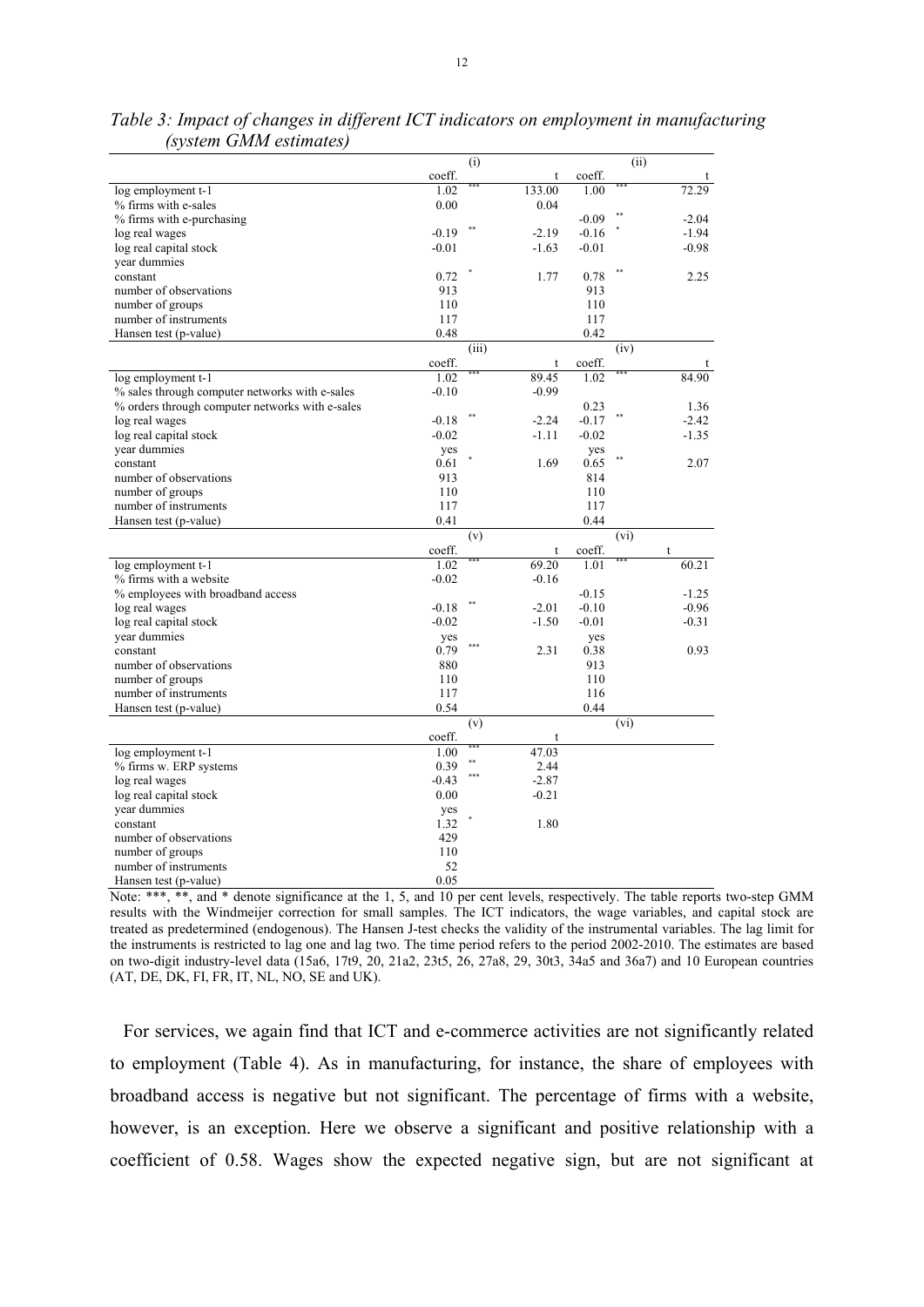conventional levels. Similarly, capital stock is not significantly related to employment. The insignificance of traditional determinants of labour may be due to the strong persistence in employment, as indicated by the large coefficient of lagged employment. In services, employment appears to be much more strongly influenced by past levels than by the classical determinants of labour demand.

Overall, we find no negative employment effects of ICT and e-sales activities. If anything, there is some evidence that ERP systems have positive effects in manufacturing, as do websites in services. The coefficients on the remaining ICT and e-commerce indicators are not significantly different from zero.

| Table 4: Impact of changes in different ICT indicators on employment in services (system |  |  |  |
|------------------------------------------------------------------------------------------|--|--|--|
| GMM estimates)                                                                           |  |  |  |

|                                                |                        | (i)         |                        | (ii)         |
|------------------------------------------------|------------------------|-------------|------------------------|--------------|
|                                                | coeff.                 | t           | coeff.                 | t            |
| log employment t-1                             | 0.91                   | ***<br>9.51 | 0.95                   | ***<br>12.86 |
| % firms with e-sales                           | 0.15                   | 0.42        |                        |              |
| % firms with e-purchasing                      |                        |             | 0.41                   | 1.21         |
| log real wages                                 | $-0.72$                | $-1.07$     | $-0.74$                | $-0.82$      |
| log real capital stock                         | 0.02                   | 0.17        | $-0.02$                | $-0.33$      |
| year dummies                                   | yes                    |             | yes                    |              |
| constant                                       | 3.42                   | 1.15        | 3.41                   | 0.86         |
| number of observations                         | 381                    |             | 381                    |              |
| number of groups                               | 72                     |             | 72                     |              |
| number of instruments                          | 50                     |             | 50                     |              |
| Hansen test (p-value)                          | 0.24                   |             | 0.09                   |              |
|                                                |                        | (iii)       |                        | (iv)         |
|                                                | $\operatorname{coeff}$ | t           | coeff                  |              |
| log employment t-1                             | 0.91                   | 6.63        | 0.96                   | 14.33        |
| % sales through computer networks with e-sales | $-0.07$                | $-0.18$     |                        |              |
| % order through computer networks with e-sales |                        |             | 0.23                   | 0.67         |
| log real wages                                 | $-0.89$                | $-1.51$     | $-0.26$                | $-0.60$      |
| log real capital stock                         | 0.04                   | 0.29        | $-0.01$                | $-0.12$      |
| vear dummies                                   | yes                    |             | yes                    |              |
| constant                                       | 3.68                   | 1.38        | 1.63                   | 0.72         |
| number of observations                         | 379                    |             | 383                    |              |
| number of groups                               | 72                     |             | 72                     |              |
| number of instruments                          | 49                     |             | 50                     |              |
| Hansen test (p-value)                          | 0.37                   |             | 0.28                   |              |
|                                                |                        | (v)         |                        | (vi)         |
|                                                | coeff                  | t           | $\operatorname{coeff}$ | t            |
| log employment t-1                             | 0.96                   | 13.18       | 0.92                   | 8.02         |
| % firms with a website                         | 0.56                   | 2.08        |                        |              |
| % employees with broadband access              |                        |             | $-0.25$                | $-1.26$      |
| log real wages                                 | $-0.89$                | $-1.16$     | $-0.47$                | $-0.68$      |
| log real capital stock                         | 0.00                   | $-0.02$     | 0.03                   | 0.30         |
| year dummies                                   | yes                    |             | yes                    |              |
| constant                                       | 3.34                   | 0.97        | 2.41                   | 0.80         |
| number of observations                         | 357                    |             | 389                    |              |
| number of groups                               | 72                     |             | 72                     |              |
| number of instruments                          | 50                     |             | 49                     |              |
| Hansen test (p-value)                          | 0.13                   |             | 0.30                   |              |

Note: \*\*\*, \*\*, and \* denote significance at the 1, 5, and 10 per cent levels, respectively. The table reports two-step GMM results with the Windmeijer correction for small samples. The ICT indicators, the wage variables, and capital stock are treated as predetermined (endogenous). The Hansen J-test checks the validity of the instrumental variables. The estimates are based on the collapsed instrument set to reduce instrument count. The time period refers to the period 2002-2007. The estimates are based on two-digit industry-level data (50, 52, 55, 60t3, 64, 65t7, 71a4, 72 and 73) and 10 European countries (AT, DE, DK, FI, FR, IT, NL, NO, SE and UK).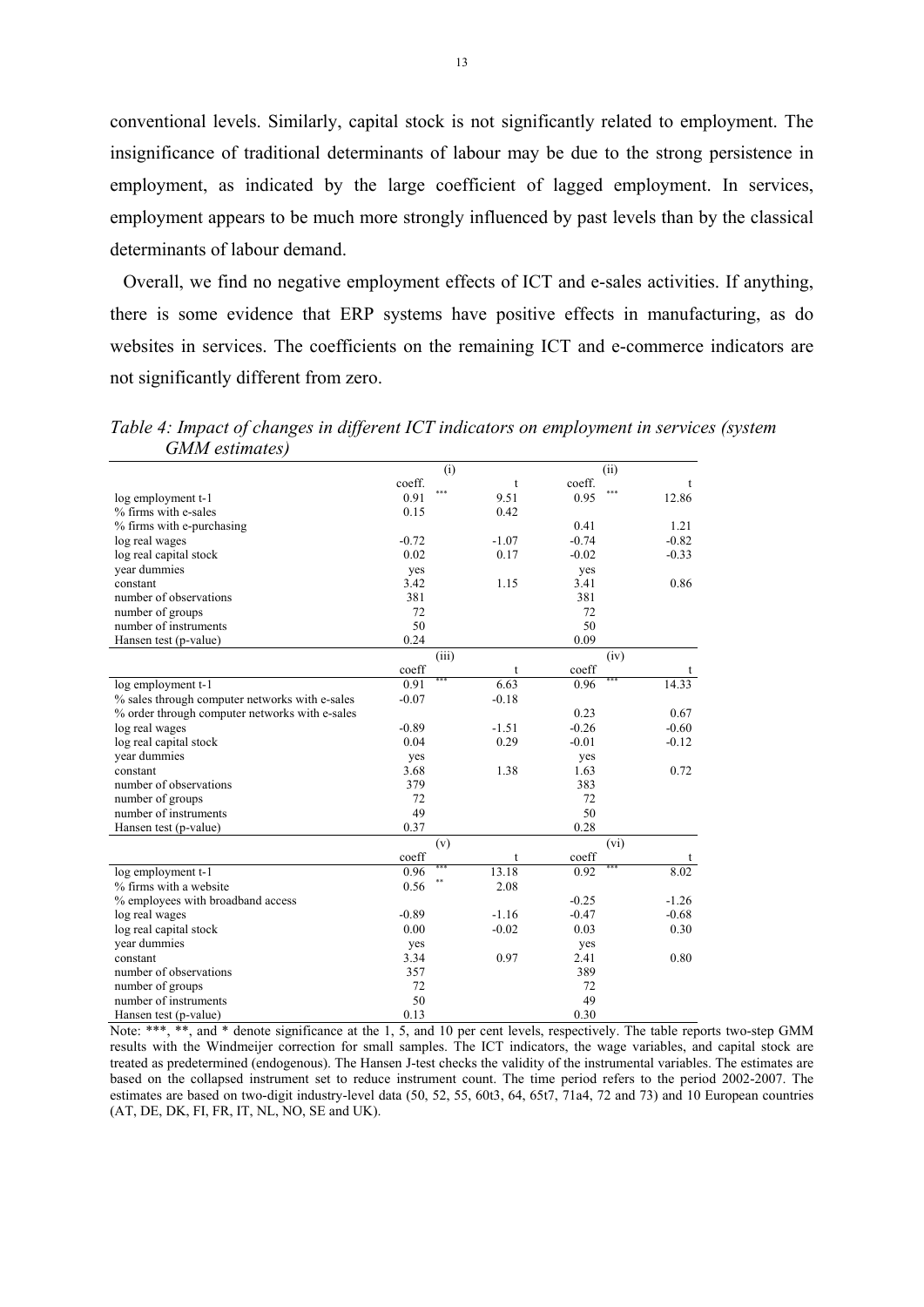### **5. Discussion**

The debate about workers being replaced by information and communication technologies is certainly not new. Recently the accelerating pace of digitalisation has led to increased fears of massive job losses. However, the main conclusion from this study is that the growing use of ICT applications and E-commerce activities has not lead to a reduction of jobs. Creation of new jobs is one of the key goals of the EU 2020 strategy. In particular, the 'Agenda for new skills and jobs', which is part of the Europe 2020 strategy, emphasises the modernisation of labour markets by allowing the work force to develop and improve skills throughout the work life (European Commission 2010a). The main goals are an increase in labour participation and a better match of labour supply and demand. Meanwhile, the Digital Agenda forms another pillar of the Europe 2020 Strategy (European Commission 2010b). Digital literacy, e-skills and further investment in high speed internet are priorities of the initiative. The aim to create more jobs and at the same time foster digitalisation is often seen as conflicting. Brynjolfsson and McAfee (2014) argue that ongoing digitalisation in the form of new robotic technologies, artificial intelligence and machine learning will lead to a replacement of white collar jobs, similar to the substitution of blue collar jobs by robotics one decade ago. This means that the total number of available jobs will decline as digitalisation continues. Our study comes to the conclusion that great fears of job losses due to increased ICT usage are not justified. This does not necessarily mean that there are no losers of digitalisation but on average winners outweigh those who are replaced. However, the study does not take into account the recent strong increase in the number of robots. Basu (2016) suggests that the number of industrial robots sold worldwide increased by an exponential rate in 2015.

Therefore, government policy in general can take responsibility in the following ways. One action is the completion of the single digital market through further investment in the broadband infrastructure, preferably through private public partnerships. Government support is also required in the area of education, worker training and lifelong learning. Management should invest further in new ICT applications and expand e-commerce activities. ICT usage is widespread among large and medium sized firms but space still exists for further investments among small firms and in some industries. Further, firms should increase investment in ICT related training and retraining programmes. There are also implications for unions and employees. Employees have to give up resistance to innovation and instead actively support the process of implementation of new ICT technologies.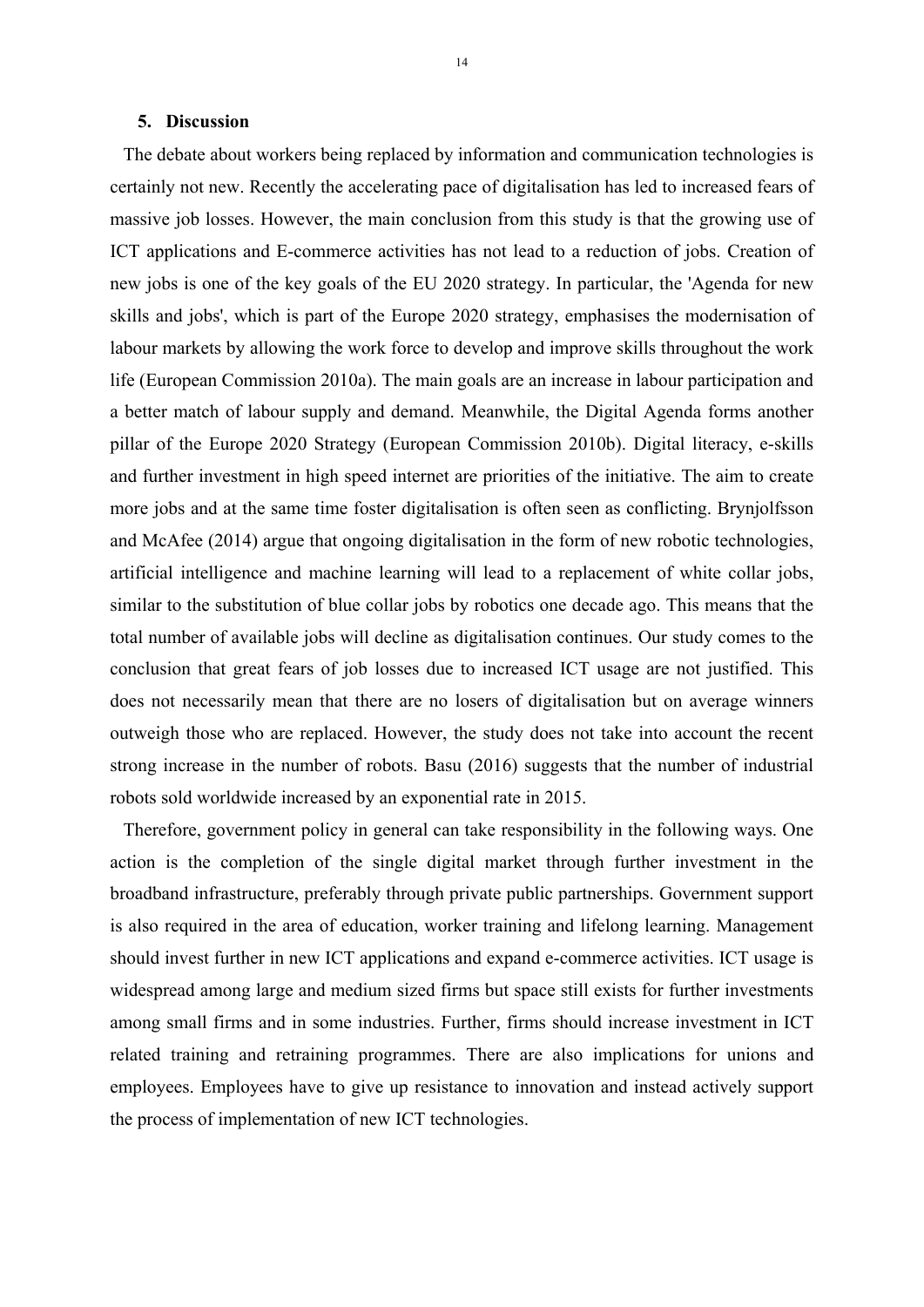#### **6. Conclusions**

This study presents further insights into the impacts of different ICT applications and indicators of e-commerce activities on employment using internationally comparable microaggregated data for 10 European countries. In the absence of access to linked firm-level data sets, the use of representative micro-aggregated data (by firm size and industry group) can provide useful results on the impacts of ICT. In fact, compared to firm-level data, microaggregated data suffers less from attrition and sample selection, both of which are due to the rotating nature of the ICT/e-commerce survey.

The data for this analysis was obtained from the ESSLait Micro Moments Database. This database contains linked and micro-aggregated business information sourced from the national statistical offices of the firms' respective home countries. Information is available from business, trade, and education registers and from surveys on production, ICT usage, and innovation activities for the years 2001-2010. A key feature of our analysis is its use of different types of advanced ICT indicators.

The main result of our study is that we find no evidence supporting the hypothesis that ICT applications destroy jobs. In fact, ICT enablers (capturing the diffusion of broadband or mobile connections among workers) and most ICT system applications are rather neutral to employment, indicating that the substitution effects and the compensation effect tend to cancel each other out. For manufacturing, however, ERP systems tend to be positively related to employment. This result is somewhat surprising since ERP is often associated with employment losses due to complementary changes in organizational structures. These findings are robust not only to the model specification, but also to the estimation method applied.

The fact that we do not find reason to believe that ICT applications negatively affected employment in the 10 European countries during the period under review does not mean that we can safely exclude the possibility of circumstances changing in the future. As Brynjolfsson and McAfee (2012, 2014) point out, innovation happens very quickly in the ICT sector and spreads to the rest of the economy with similar speed. To the extent that countries are able to take advantage of the technological and market-related opportunities offered by ICT, it will be possible to ensure that the compensating effects outweigh the displacement effects. For this to happen, it will be necessary to provide for adequate ICT innovation ecosystems and to foster the use/adoption of ICT across all sectors of the economy. One study limitation is the time period of 2002-2008. It might still be too early to observe the effects of the current trend of data exchange, IT-controlled production processes and cloud computing on labour demand.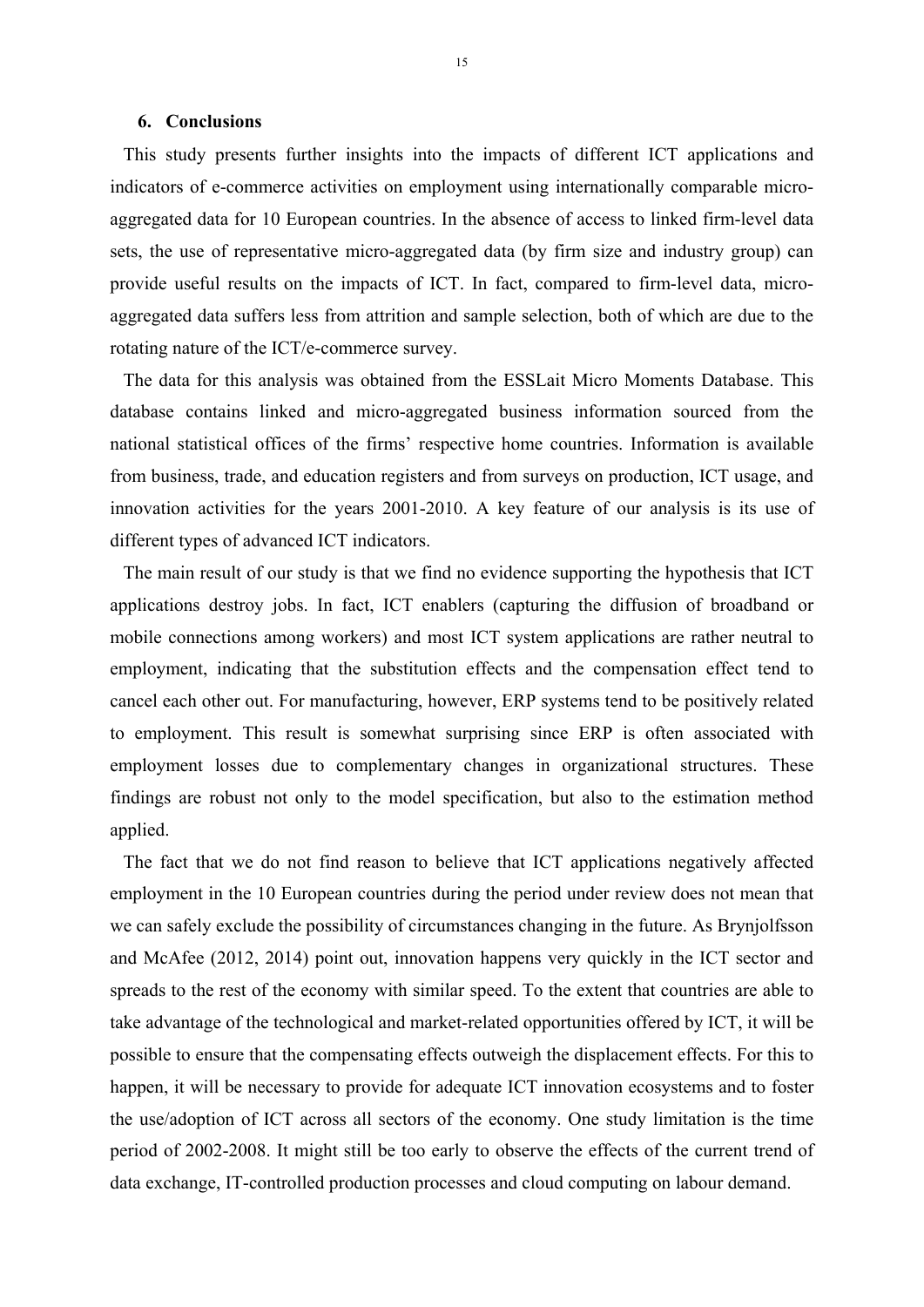## **Appendix**





Source: ESSLait Micro Moments Database.

*Figure 2: Evolution of different ICT indicators over time*



Source: ESSLait Micro Moments Database.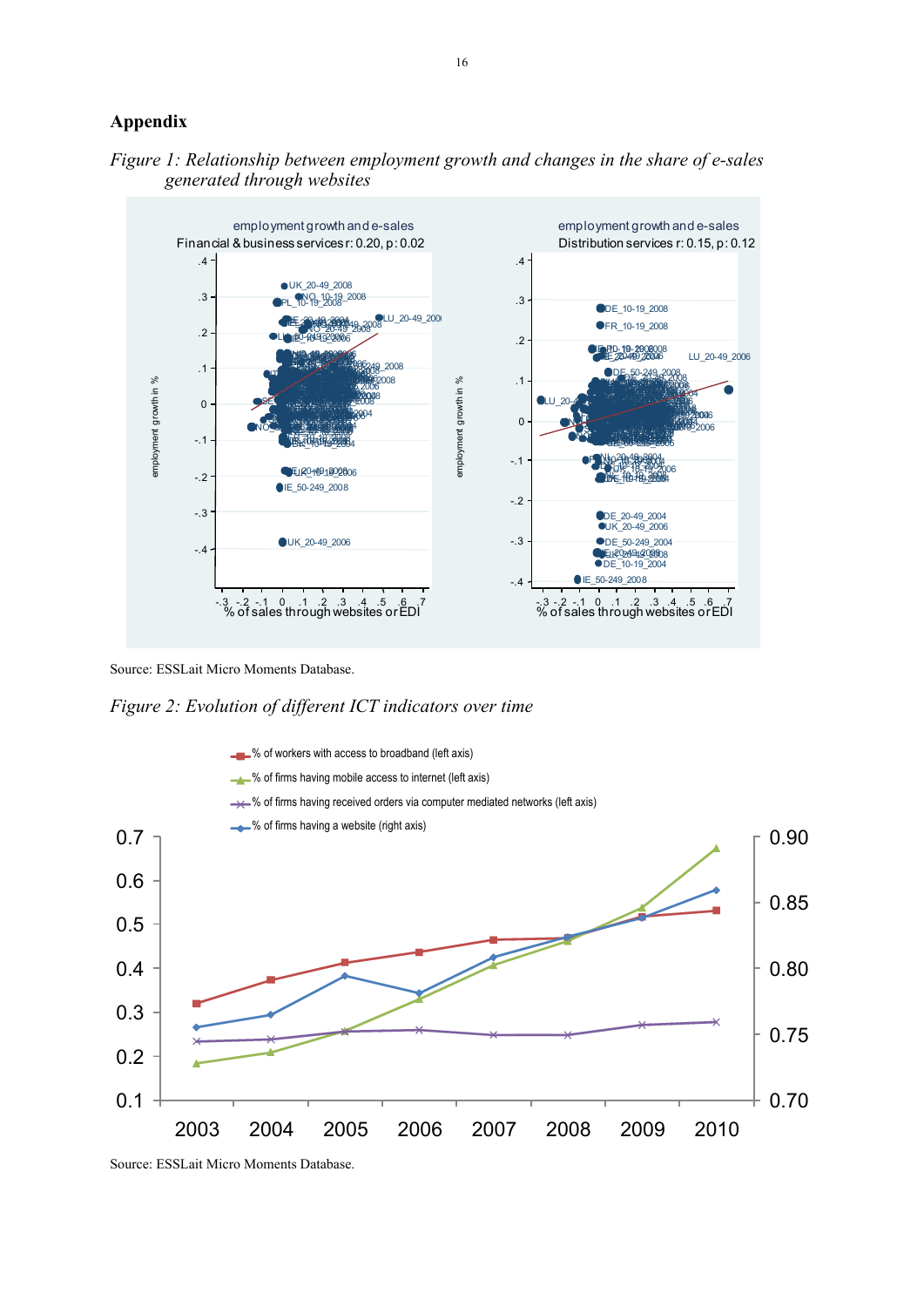#### **Literature**

- Atasoy, H. (2013). Effects of Broadband Internet Expansion on Labor Market Outcomes, *Industrial and Labor Relations Review* 66(2), 315-345.
- Atasoy, H., Banker, R. D., & Pavlou, P. A. (2016). On the Longitudinal Effects of IT Use on Firm-Level Employment. *Information Systems Research*, 27(1), 6-26.
- Autor D.H. (2013). The "Task Approach" to Labor Markets: an Overview, *Journal of Labour Market Research*, 46(3), 185-199.
- Bartelsman, E. J. (2004). *The Analysis of Microdata from an International Perspective*, STD/CSTAT (2004)12: OECD.
- Bartelsman, E. J., Hagsten E., & Polder M. (2017). Micro Moments Database for Cross-Country Analysis of ICT, Innovation, and Economic Outcomes. *Journal of Economics & Management Strategy*, forthcoming.
- Basu, K. (2016). Globalization of labor markets and the growth prospects of nations, *Journal of Policy Modeling*, 38(4), 656–669
- Berman, E., Bound, J., & Machin, S. (1998). Implications of Skill-Biased Technological Change: International Evidence. *The Quarterly Journal of Economics*, 113(4), 1245-1279.
- Blundell, R., & Bond, S. (1998). Initial conditions and moment restrictions in dynamic panel data models. *Journal of Econometrics*, 87(1), 115-143.
- Bowles, J. (2014). The computerization of European Jobs. Bruegel, Brussels.
- Brynjolfsson, E., & McAfee, A. (2012). *Race against the machine: How the digital revolution is accelerating innovation, driving productivity, and irreversibly transforming employment and the economy*, Digital Frontier Press.
- Brynjolfsson, E., & McAfee, A. (2014). The Second Machine Age: Work, Progress, and Prosperity in a Time of Brilliant Technologies Hardcover, W. W. Norton & Company.
- Crandall, R., Lehr, W. & Litan R. (2007). The Effects of Broadband Deployment on Output and Employment: A Cross-sectional Analysis of U.S. Data. Issues in Economic Policy. The Brookings Institution, Number 6, July 2007
- De Stefano, T., Kneller, R., & Timmis, J. (2014). *The (Fuzzy) Digital Divide: The Effect of Broadband Internet Use on UK Firm Performance*, University of Nottingham, working paper No. 14/06.
- European Commission (2010a) Agenda for new skills and jobs, COM(2010)682 final.
- European Commission (2010b) Europe 2020 A strategy for smart, sustainable and inclusive growth COM(2010) 2020.
- Evangelista, R., Guerrieri, P., & Meliciani, V. (2014). The economic impact of digital technologies in Europe. *Economics of Innovation and New Technology*, 23(8), 802-824.
- Falk, M., & Biagi, F. (2017). Relative demand for highly skilled workers and use of different ICT technologies. *Applied Economics*, 49(9), 903-914
- Frey C.B. and Osborne M.A. (2013). *The Future of Employment: How susceptible are Jobs to Computerization? Oxford Martin School*, University of Oxford. September 17, 2013.
- Hamermesh, D. S. (1996). *Labor Demand, Princeton*, NJ: Princeton University Press.
- Higón, D. A. (2012). The impact of ICT on innovation activities: Evidence for UK SMEs. *International Small Business Journal*, 30(6), 684-699.
- Jayakar, K., & Park, E. A. (2013). Broadband availability and employment: An analysis of county-level data from the National Broadband Map. *Journal of Information Policy*, 3, 181-200.
- Kolko, J. (2012). Broadband and local growth. *Journal of Urban Economics*, 71(1), 100-113.
- Koellinger, P. (2008). The relationship between technology, innovation, and firm performance—Empirical evidence from e-business in Europe. *Research Policy*, 37(8), 1317-1328.
- Lachenmaier, S., & Rottmann, H. (2011). Effects of innovation on employment: A dynamic panel analysis. *International Journal of Industrial Organization*, 29(2), 210-220.
- Pantea, S., Biagi, F., & Sabadash, A. (2015). *Are ICT displacing workers? Evidence from Seven European countries*, JRC-IPTS, mimeo.
- Roodman, D. (2009). How to do xtabond2: An introduction to difference and system GMM in Stata. *Stata Journal*, 9(1), 86-136.
- Van Reenen, J. (1997). Employment and technological innovation: evidence from UK manufacturing firms. *Journal of Labor Economics*, 255-284.